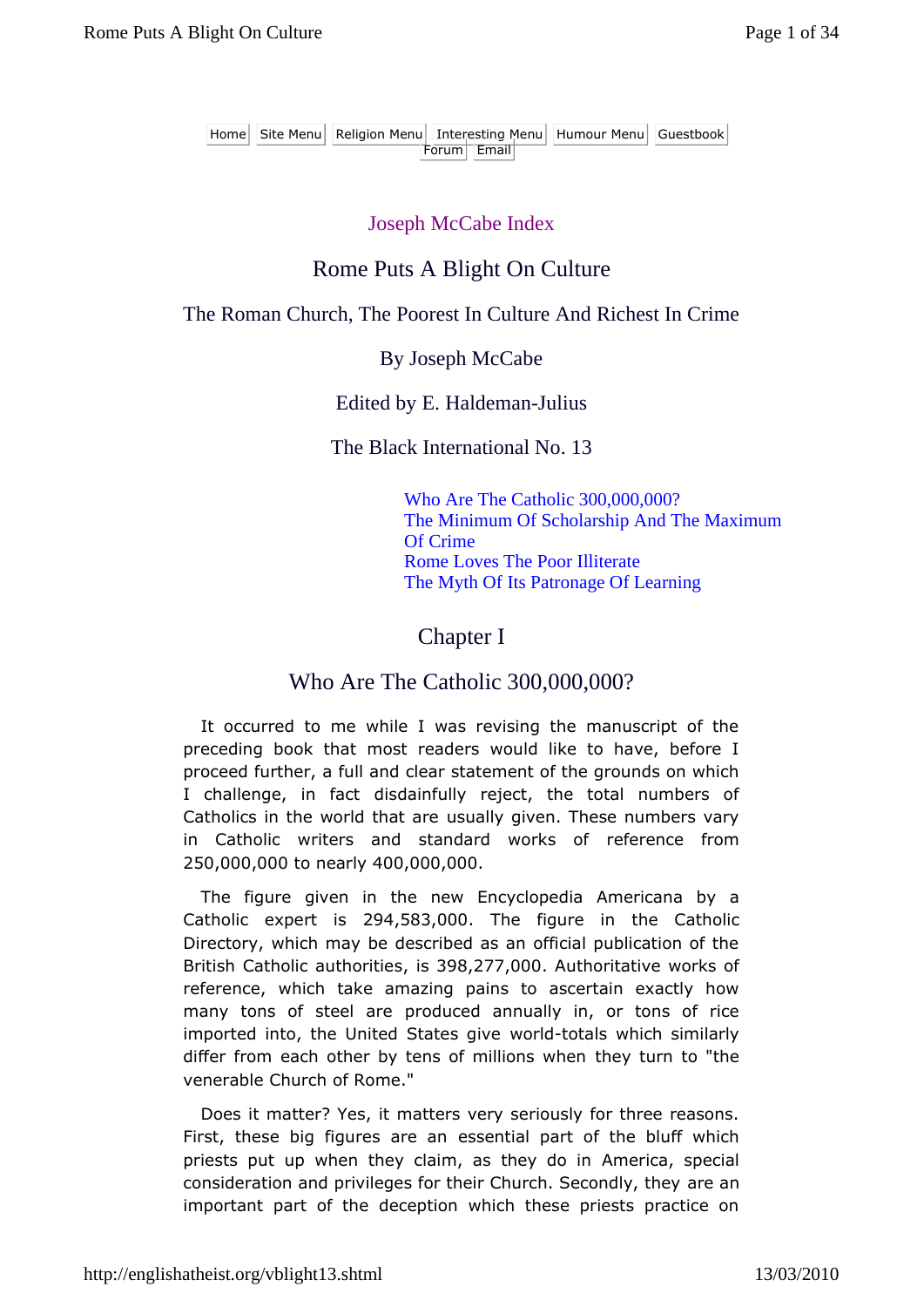their ownollowers, since they give, and are intended to give Catholics a vampure ssion that their creed has not merely been that of the civilized wiofithed for enturies but is endorsed by the largest body of men and wolmerading the leading the leading the modern world. Thirdly, the publication dofythceast boffigures writers and authorities affords a rich illustration of that recklessness and untruthfulness of statement which it is the thesebooklets to expose.

The Church of Rome knows within very immits hhow ser many members it has. Every priest makes an annual report to bishops I have assisted in thias dobhese reports provide nationad tals which are forwarded to Rome. Two things, among others, are reportowd: many Catholics in the loose sense baptized personsere are in ptahresh and, particularly, how many of them are real Catholics as at estidfan ender by at church on Sundays and the number of confessions at Easter neither local prelates nor the Vatican ever publish these re The neareast proach to an official international annual is Orbish Catholicus, and it moiwes total; though if you add up the statements for each country ut the too taal  $\delta\delta 0$ ,000,000

The sum-tal is therefore usually commpilend tibeyly dishonest method, but even professors of sociology who inc the Churches as socially valuable agencies never condemn t Countries which, gerogorraphical or historical conditions, never accepted the Reformation ad reds Cialtholic countries, and the whole population is usually incl**Que** the thought the call or only from1 to5 percent is allowed for P,r.bet w standts though they generally form the largess kelpoid cys. These countries (France and its colonies, Italy, Spain and its former colo Portugal and oitsnies, Spanish America, and generally Austria with a total populan time  $x + 200,000,000$  ake the bulk of the Catholic figure. For other the ording tures are equally fantastic.

The Catholic writer in the Endeymcolopeachian gives 11,000,0000 Russiwhere no Catholic claims more than  $3,000,00$  and there are now cert  $30$  only  $0.000,000$  ,  $0.00$ Austria amdingary, which have had for quarter of a century a total (mixed) population by  $65,000,00024,000,0000$ German where the Church is  $\sin 35r$ ,  $\sin 36r$ ,  $000$  France, which is at least five times too much.

In examining thespeeres we must clearly understand the conditions. What is a Catholomido eorr caf the Roman Church? The Canon Law is simple and peremptowyhoe oncyclody received Catholic baptism. American Catholic writers are un abouthis arrogant theory of their Church that you cannot sec from it, and ahreyshifty and evasive in defining what they mear when they claim that the one at the  $2r6,000,000$  atholics in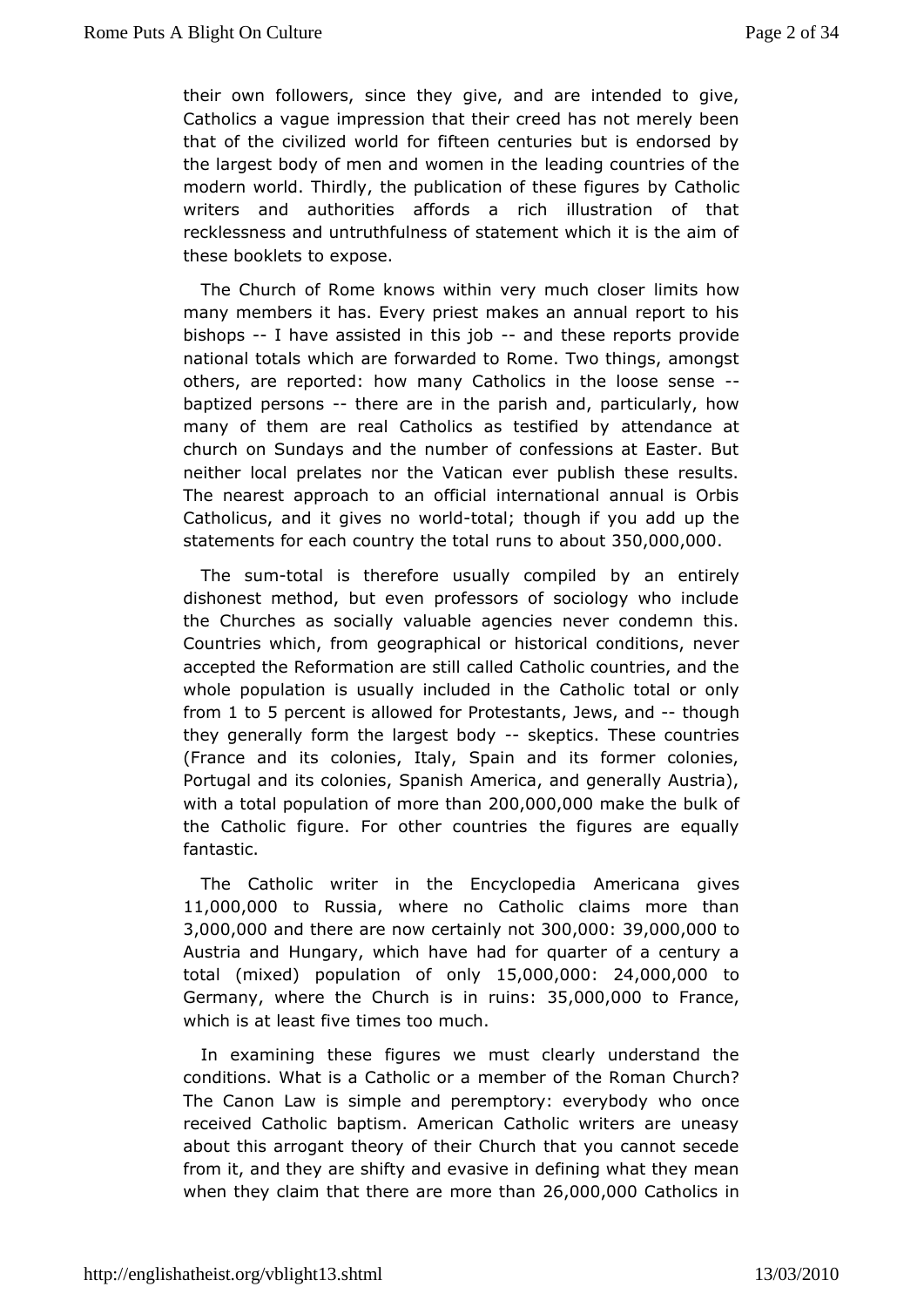the United States. In a  $f \oplus \mathsf{B}$  and  $f \oplus \mathsf{C}$  all it a scientific work Has the Immigrant Kept the (1925,thFr. G. Shaugnessy says that by Catholic he means one who has rece Catholic baptism, can in the Church and has his children baptized, and at death recleaisviess atoneaments. He at once admits that the third condition theoreather he is perfectly aware that it is not taken-iant dhaccought to know, and probably does know, that Irish, Italian, and ot Catholics commonly marry in the Church and allow the mothe relativeshtave the children baptized though they have definite abandoned it.

From quotations given in Moore's 'Will America Become Catholic (193) it appearthat in Catholic periodicals Fr. Shaugnessy, a professor at a Catholiac constromed to give the usual definition of a Catholic: one who was baptiz infancy. This is the strict law of the Church, and it is the g principle of the priests who compile the parochial statistics which the ational and worlds are compiled.

Now we have no object Coanthoolics making fools of themselves by repeating "Once a Catholic alic which a ch entails that in their opinion I, whom they ceanle minutive bitterest of the Church, am a Catholic. Hoodwinked as they are, they d seethat the real purpose of the Church in laying down the seemingly extravagoapodsition is so that when a country which had disowned the Church and rehdausc been been violence, as so often happened in  $X$ th Century and has happen sudore of countries today, it can break the rebels by jail, torture execution. They are its subjects.

We do not blame Catholicks not own not that, but at least, we can expect them to say, when they thhoearet atheat  $20,000,00$  $@atholics$  in Ameri $8$  $@0$  $@0$  $@0,00$  $@$  the world thatthey include tens of millions who though baptized in infa rejected the cwhed they grew to manhood or womanhood. We shall see presently casesC antholic chamerican bishops and canonists have incited priests deliberadely theose seceders in their statistics.

The general public, ins sy trostsly deceived, and is meant to be deceived. In common honesty asnedn sendmembers of a Church" means men, women, and children who accept its cr are in touch with its local organization, and more or less reg attend istes rvices. What I have said in earwheart boboak se proved by offstaalstics about the spread, for instance, of atheistic Communis Sho and is min the Olya sairs shows that at least 0,000,00@ dults who are reluded in the figure of 300,000,000 athed and despised the Churcahs aloud gc aesed they were free to express their sentiments. But apart from t there are, especially in America, millions of others who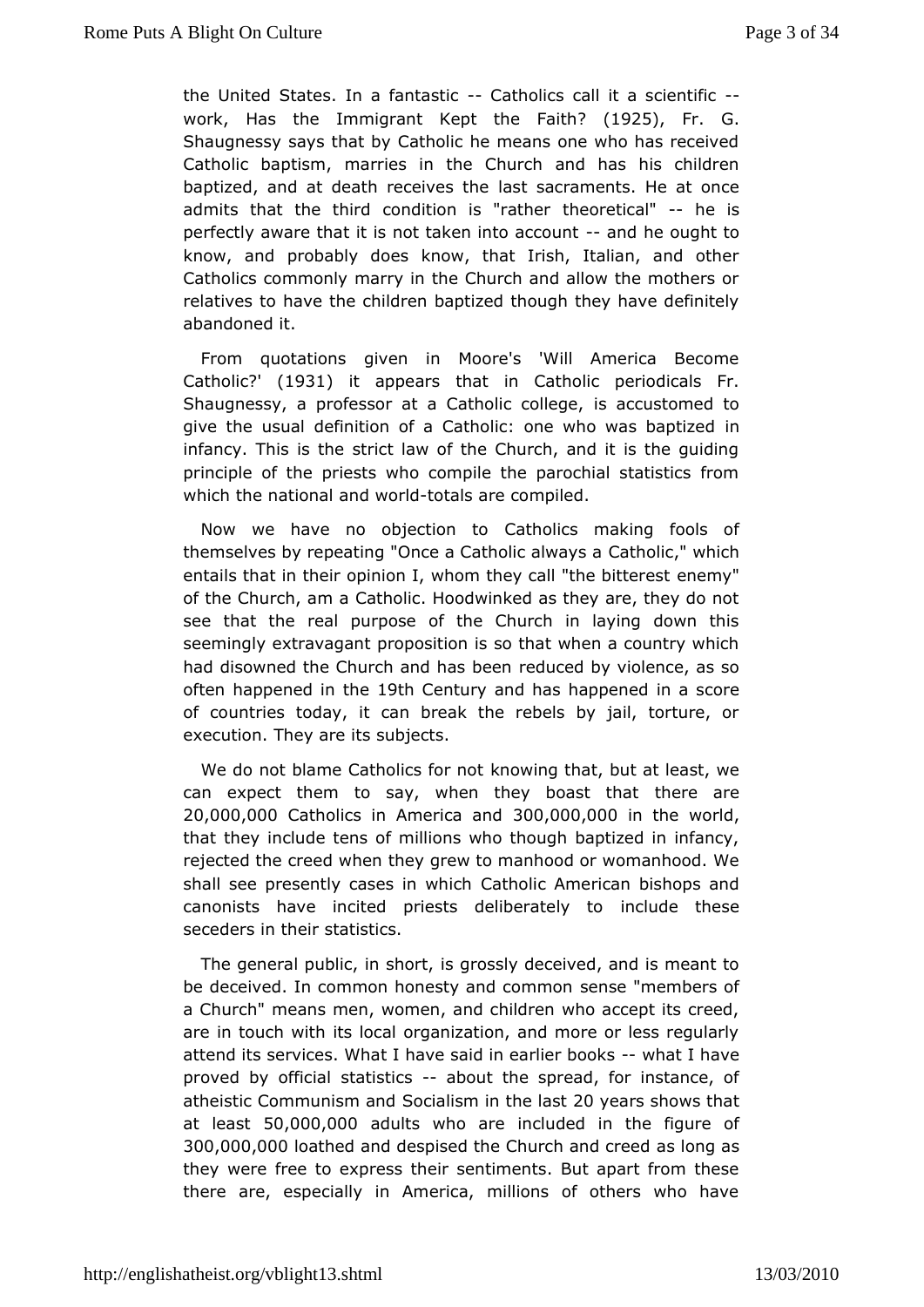thought their way of the creed and quietly severed their connection with the Church.

Theonly real test is attendance at church. There are two v differences to ibeanind in comparing Protestant and Catholic statistics. Many Churches beoptinent children and by "members" they mean the adolescent and Candurk h but the Rome counts babies a week old. The second difference is t man mabe a genuine member of a Protestant Church yet atter the services ive egularly. A Catholic cannot. He is, unless there is "grave reason" (ideltneessnot a social engagement or tiredness.), bound to attend even morning and as string ently as he is prohibited adultery and much mtchrænsheinigently forbidden to lie, get drunk, be cruel, or rob tohnisyneighbor. It a rare and abnormal type of mind that, holding this belief, can Mas Sunday after Sunday every time. though the sentences run concurreathyce they are etentoal frivolous reasons; and to question the law eisstiton the authority of the Church or the whole distinctive structure bicoteaching. Thus the distinction between "practi" mion omp" raamt dicing" (or floating") Catholics is a mere trick of apekocquissets dishonest statistics.

Now take the various national combsetique antes to oftal of  $300,000,000$   $350,000,000$ ,  $0$  and  $a$  s all the se figure tos number period before **Fapal**sm destroyed freedom in a score of countries, weed not worry about the obscure situation in France, Spain, etc., todays, Finamade these totals, credited with39,000,000 a40,000,000 atholics in tal population of 41,000,000 is amazing how American Cathothicss. swallow

Until the political alliance of the Vatican and the Fre government began 91p on the Chus coromise to curb rebellion Aihsacheorraine, Rome had thundered against that "government of JewFsreaenndas önier 50 years thad ruined the Church in France and decopeds the nd it had the vast majority of the people with it, seine et, idnsfree e Catholics could hardly get a deputy, much legs a Csot**agees**msan, in French culture was solRdolm annitits hundreds of scientific menwere nearly all Atheissets Pasteur, Fabre, and Bernard were not Catho-liacnsd of its leading writteensth is newere anti Roman.

But I neadt labour the point. Reviewing the position careful in1937 aftent 8 years f the Catholic influence Loofr Aalisnaece and the government's encoupagemeenCthurch, found French Catholic writers agreed with me. Atter Goddard supernatural contempto amescribed his country as overwhelmingring irreligious and said that in no other age had Frenchmen been "soniethested in the truth." Georges Goyau  $(L<sup>1</sup>$  effort catholique dans belau Fipaumel bui  $922$  gave an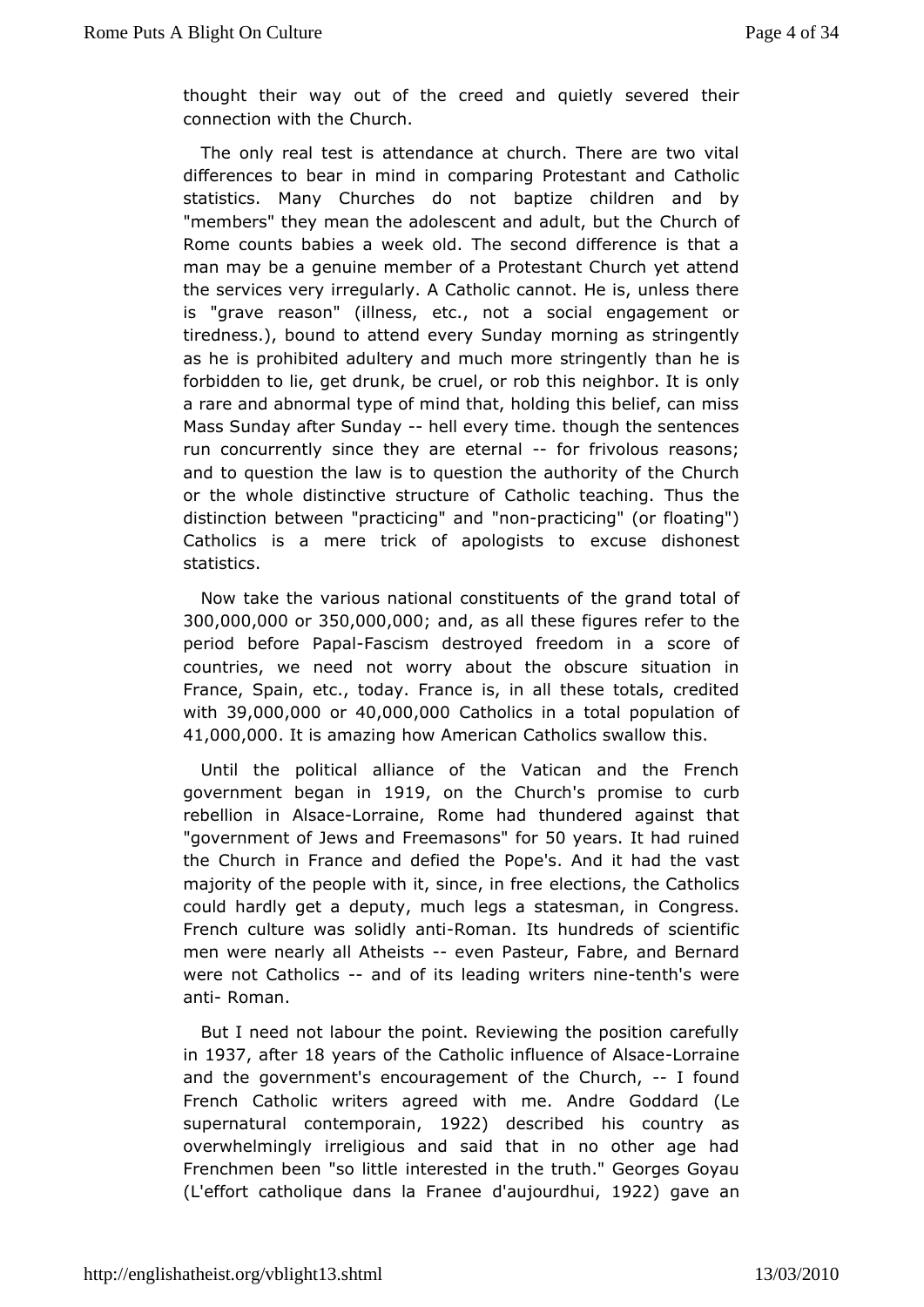account of all the supposed triumphsime  $f_F$  has  $\mathcal{C}$  has in the 1919 (so much admired in the American Q aathold lincal ply vess  $left$  it open "whether there are in France today ten million  $practici@atholics, as some sav, or only five million, as other.$ say." Denis Gwynsntricatly orthodox Irish writer and, as an important foreign correspoPradentaim igh authority, agreed with Goyau and distrusted the higher,  $0.00,0.00$  . The  $10,000$ agrees with my finding after a severe analysis nof the evider  $my'Decay$  of the Church 'o(fl  $\Re$ O) $\Re$ ne

I said that there  $5w@@@.00@@6.000.00@atholics$  in France. The eminent French aux higrothy Bon Sabatier insists that I was too generous: that the  $4f_i$  (@ 0.000  $\theta$  0.000  $\theta$  booses in the set of  $\theta$  .000  $\theta$  and  $\theta$  and  $\theta$  and  $\theta$  and  $\theta$  and  $\theta$  and  $\theta$  and  $\theta$  and  $\theta$  and  $\theta$  and  $\theta$  and  $\theta$  and  $\theta$  and  $\theta$  and incorporation of -Absaaene 1019 raised my figure to 7,000,00@ nd this is supported by the Catholics Goyau and Gwynn. Now that ace and Lorraine have gone the figure drops again to betw 5e 000,000 and 6,000,000 Take the more generous figure. We strike off, wit@attholicading rts in agreement 3,000,000 cm the number of French Ctahteholics in worldotal.

Of Germany I have written so mush recent by the I will be There never were in Germ2 4,000 0h 0 000 atholics claimed in OrhisCatholicus and the Americana. Thioeureelse cainodh explanations which Ingalve First Series of these booklets proved that beyond question Catchroelses ewneling not-one third, of the adult community or, includlint plechmib deen a  $g$ enerouslaybout10,000,000o 12,000,000 atholic papers which quoted admit that they are far less today, but we will av the presend mpared perlished 24,000,000 German Catholics  $in$  cluded in a -whootrald  $\alpha$  3000,000,00 $\alpha$  more were not in reality more theanoo, 0.0 We strike off trahet 2,000,0,000 or, if the biggest Catholic figure is presserd komponent us, we 20,000,000 the ground of indisputablset a aicstts cased

The Italia  $42,000,0$  )  $0a$  re"practically all  $Ca$ "  $t$   $s$   $a$   $y$   $s$   $s$   $h$   $e$ Orbis though the Americana cla3 2n, \$0 000, 10, 030 trange how thesemighty Catholic majorities are so helpless politically a some Nazi Fascist thug is called in Italyy had fom 1870 on wajda governmeanntd a monarchy which were under the ban of excommunication.

I travellad over Ital y 9 Dm4 as a delegate to a Congress of Freethinkers, and emigw ticket evoked friendly smiles and reductions of price everywherb: reegarceetptt, o say at the Vatican. Niteneths of the leading novelistsdramed bistasnd as well as the scientists were as in France, Freethinkers.. enough The electoral figures I gave of nthe Appeal to Reason prove ahathe time when innocent foreigners were talking ab $60,000$ , 000 atholit alians they were not more than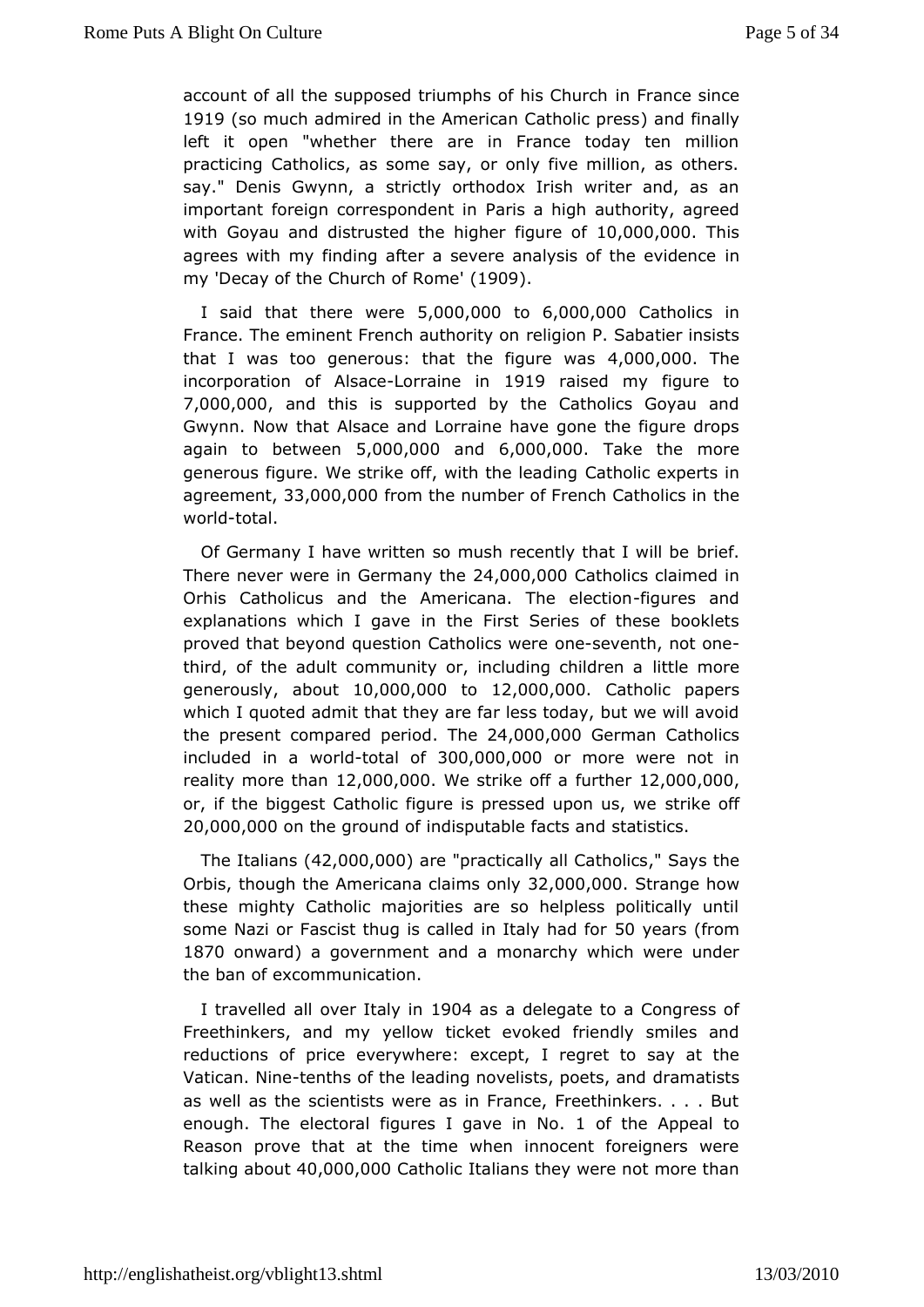a third of the population. Strike 20f0 0a0t 06 @ is sterals Socialists, and Communists) from the grand

The case of Spain ought to be still easier. - but when a r Catholic writer like Seldes assures America that all are Cath Spainexcept 00,000 we wondert the time when Seldes said this (The Catholics 939 an anticclesiastical government, established at one eleroete on after another in spite of the hysterical curses of the hierraurloehdy, Sphaaidh and defied the Pope and Church for five years, and swite thoiming sthoef Europe, assisted by a British Sodinet by vicon til bon (or for Protecting Intervention) and an American Embargo, to put Hu Dumpty back the wall, where he wobbles until the day of freedom returns. The Iris-hand it if you know anything more orthodox come up and see me  $s$ -o $F$ me  $s$  ainmen said in the  $I$ rish Timelsanuar $x_3$ , 1937 that there are in "Slopmainment" fifteen million Catholicathe difference a @ d0 0 0 ay 0,00 mostlybelonging to the ill4 Departeent of the nation strike another 000,000 f the Catholic total for Europe

In that total the Amecroicans26,060,000or Austria and 13,000,00 for Hungalhe Catholic wisite enforcerse, aware that this is a referendenot accurate even -as osthceh population of A-theuthing  $a \cdot v$  be fore  $\theta$  and  $a \cdot u$  years before hewrote this article Austria had been reduced to a populatic 7,000,00a0 ndHungary to on9e,000f0,0010n Austrina oreover the Socialists had beenmianjority and held power in Vienna and several other cities for thy as tartshies  $G$  atholics, mostly peasantsvere not3 percen(Orbi)s of thepopulation but, certainly not more thtan in redwoln Hungary, which intencoiled Fascism after the unfortunate Communist episode, they are 13,000,000 t are officially retuorshipe and of the actual  $p$ opulation 6 $p$ 000,000 educt a further 000,000

In Russia, which the Orbis socquerfliccoaknstly the Americana audaciously claimos00,0000 man Catholics the... you ask. It is like so many frauds, simple. The Catholic writer ret and again inaccuratelythe Russia of mor<sub>20</sub> tyheaan's earlier, whemulied Poland. Well, you may say, any man of common sense will allow bot yout, do not see the point. The Americana says that Catho 20 \$4,000,000 boday and through this geographical shuffle is abletwice.o. Whet many shall see a very pretty specimen of tphis speinotulys. work

 $B$ elgium(populatio $\theta$ n,000,0 $\theta$ 0s credited w7it $\theta$ 00,000 Catholics (Americana) or "most of the people" (Orbis). I lived monk) for yæar there, and the Belgian friars forbade me to appear in my robes sonteletes of Brussels as the ensuing blasphemy would be plahinsful wa 455 yearsago, and the Catholics have waged an even battle with the contemptuously Catholic Liberals and Socialists ever since until the devout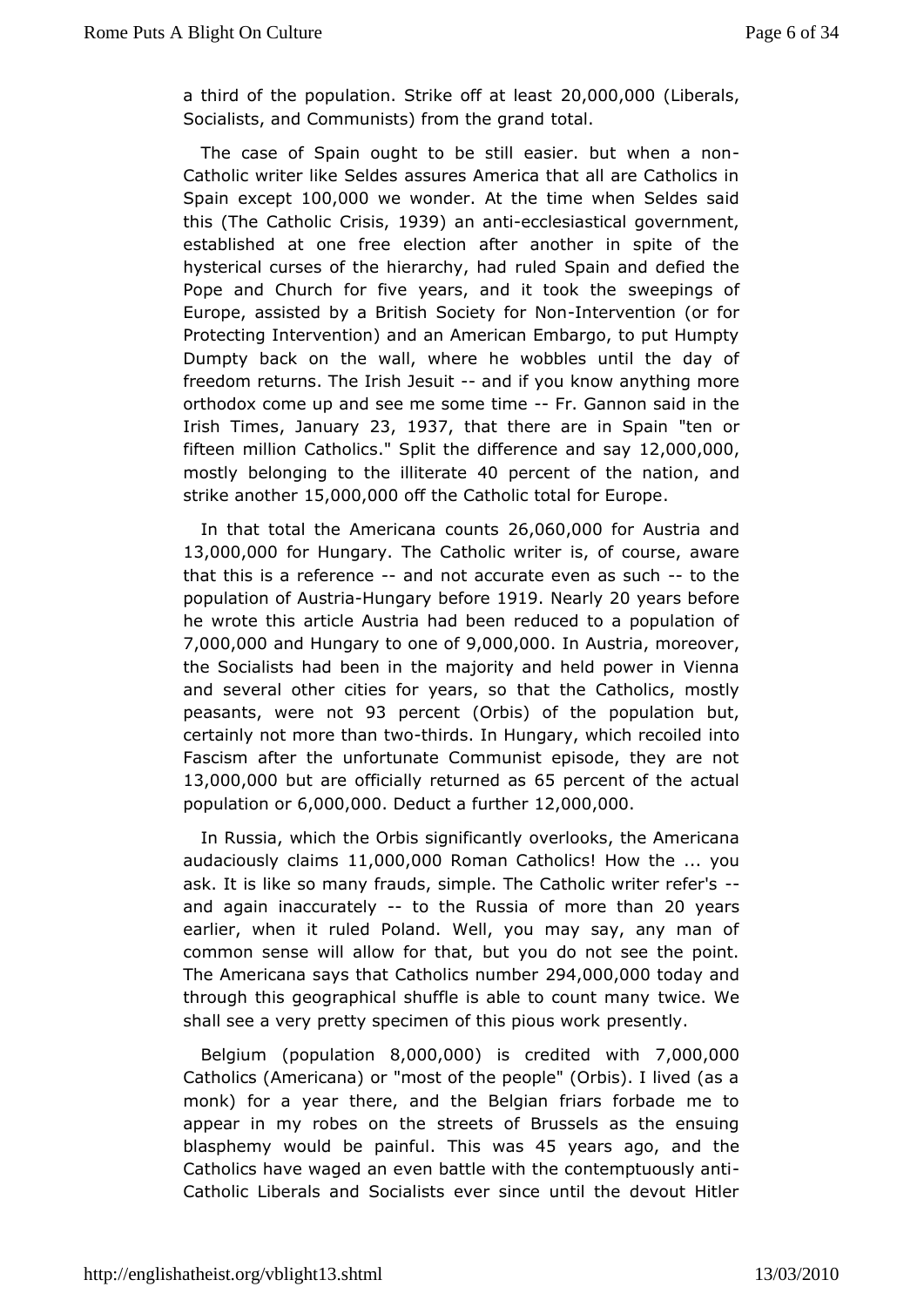$m$ urdered  $t$ Chheurch critics  $f$ . Of Point tugal  $7,000$ ,  $000$  is said to be "most Quatholic.

As it is \$10 lpt ercent illiterate I would not, buittet much fact is that it kicked out its C3a2 the aircs kaing and kept its angr Church to heel until the butcher Salazar joined the Butc  $Union$  of  $E$ uro  $Q$ <sub>2</sub> $ce$ . cho  $S$ lovaki $(d15,000,000$  m till 93 $9$  is described in the OBbDipeasenCtatholi Eurn over 5N of the last series and see how the leawdered In Catholic midtain acknowledged a Ic2s \$000f,00ion five years an the The Church was in ruins until Hitler's salvage Corps set it up ag Slovakiane of the most illiterate regions of Europe.

But we need not run otheers allsmaller countries. The  $A$ mericana says that the  $80,000$  atholics Europe. How consoling to Americans! But on the sa-f-efatillof grounds particulars and authorities in earliewenbandceerhsad to strike  $of \theta$  mething  $1100,000,000$  these and in the next chapter we shall sopueathtey of what is left. Let us first get the number.

We turn to Ameandahere the writers in the Americana ought to be careful and cons bie end usues while the Encyclopedia is weak culturally, it is great onstatminetricosan He says that there a50,000,000 atholics in North Ame4r4 c0a0 8 n d0 0 the South. Not being an American I have to be modest, but a population of South America 90s, 000,000,000 half its inhabitants ialrieterate, I should be inclined to grant it at lea 50,000,00 $@$  atho's ic Onthe other hand, even if we grant the  $20,000,000$  atholics demanded in theandS ttahsoles,  $$00,000$ claimed in Camandda the4,000,000 aimed in Melxhiaodly see how they amount in Catholic arithmototic  $0.000$ ,  $0.00$ Pray dwot be impatient with my little jokes. I am showing you how the Catholic stontable up.

To claim opercent  $O$ rbis of the Mexica, nish is iew of the notorious political development of recent years, so fatuous won't lingewer it. Yes, I am quite aware that any sensible Catholic will admit the e,s blue realise that the grand Catholic total which he flourishes is basbed ruip hs? South America, on the other hand, is too big a field I towid b wheer choen teent to claim that in earlier booklets I have ms indodwel ab at the is substantially skeptical though outwardly more reverent to Black International since it entered into a definite and h respectaballe iance with Fascism; and that the very rapid spread of Communism aftentions is the urban of communism after the urban and industrial workers outChoufroth.e Nitenths of the  $p$ opulation  $90f000$ ,00 $0c$ e usually claimed  $C$  and htchleic total, and at le28t000,0000ust be subtracted

It is ogfreater interest here to examine the situation in th United States. Let us aret a clear general idea what Catholicism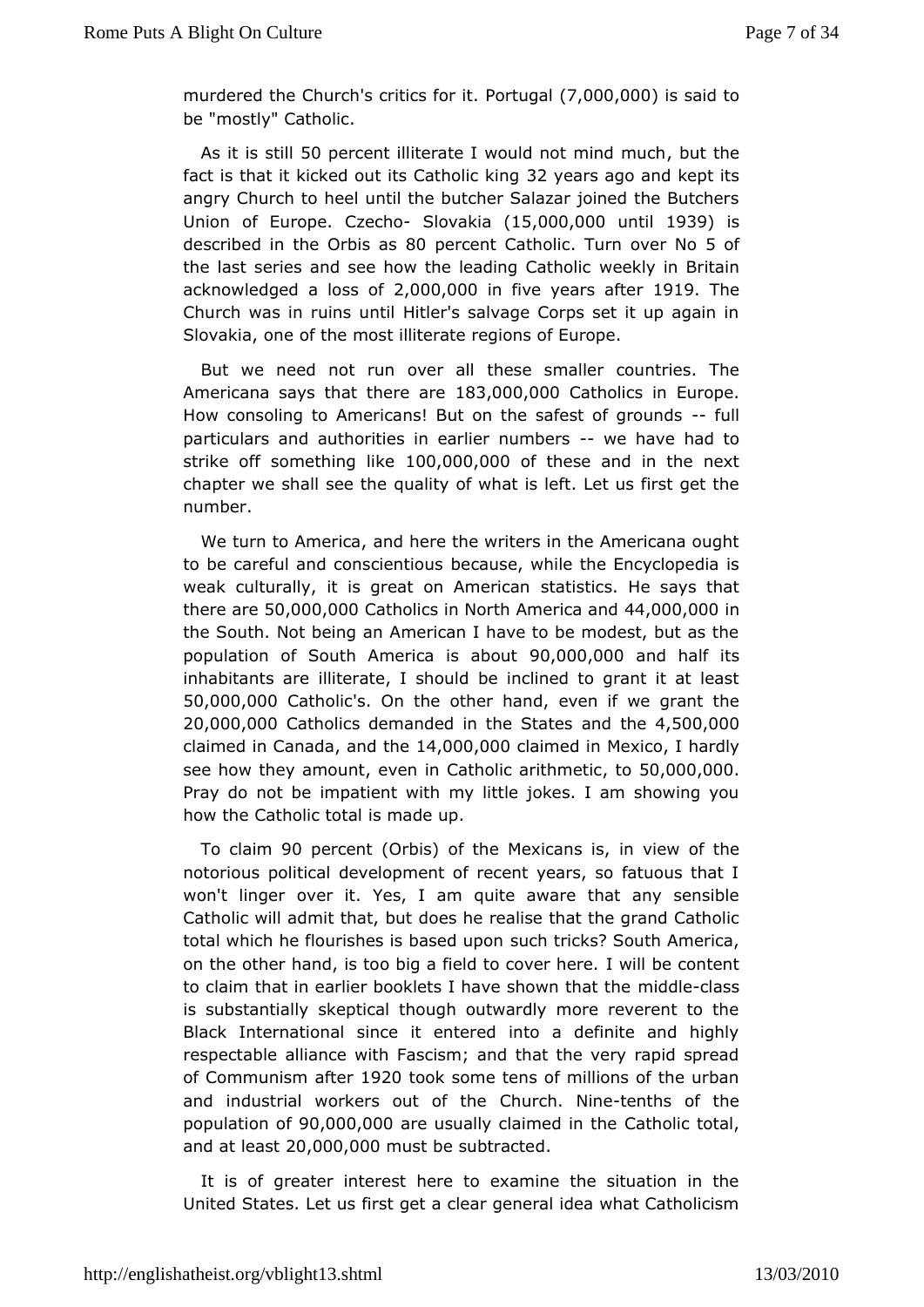in America means. It conspiration fits from Europe (and partly from Quebec and Mexicodesundant has and in this connection I have to notice the funny and fleathed book Professor Shaugnessy, Has the Immigrant Konthe Faith?'

The zealous priest had noticed that a dozen Catholic author asserted that there has been a monstrous their ession estimates vary  $#5$ ,000,00025,000,000 from the Church of these immigrants and the state indiants, and he sets out to rebuke all this nonsense by a a sanglive saific the official statistics. He does not condescend topublisheed haat I severe analysis of these #9009 and ipproved that there was a leakage of olv5e, 000,000 ven in his lengthy and learned looking bibliography book is not mentioned. That is how Catholics are treated even pbrofersors." But I will not imitate his rudeness by ignoring his book.

Heproves triumphantly that the immigrants have kept the fa and that therebbes no serious leakage, but one illustration o his method will suffide *hefrienal* summary table he gives the number of immigrants b & & @ @ amd1920as 14,592,613 from "Catholic countraineds 19,062,190 rom "non-Catholic countries." You at once notice something peculiar. In the fo category ime ludes on  $65,000$  oleand he must have known that  $i \uparrow 920$  there we according to the official 2864e, 090s persons in New York and Chicwalgo had dnbeen actually born in Poland! Surely, you will say, every bloediye knows that have been millions of Catholic Polish immigrants. Observe clevernecsfs Catholic sciBe enfocer te 920 there was no Poland

The country masinly under Russia, and Russia is a "non Catholic" country, so the imameigadhts ut under Russia. Germany again, which sent nearly aifromarigh aomitsthes a "nonCatholic" country. But during that peri-ondirict was one Catholic, and its immigrants came predominantly from Cath provinces. filme, if you add the millions of Catholic German ar Polish immigrants too tath  $\epsilon$  rom Catholic countries (taking off a small percentage  $f$ c $G$ antoonlicyso) uget well  $\partial Q \rho Q$ 00,000 Catholic immigrants; and since the the exameding the catholic in betwee500 and 00 years ago they ought now to number between  $40,000,00$  and  $50,000,000$  . Where are the snows of y Hestery ear

Apart frot mese little oddities of apologetic literature Americ Catholic statistiwe and eand wonderful. In the last edition of the Encyclopedia Britanniowaas wrheivcihsed by Catholic's in order to secure accuracy about theirs @ hourtohat ithes " official figure the yet  $28$  was 19,689,049 the Catholic Press Directory  $2$  is, a high  $3$ ,  $928$  the "generally accepted" figure, 22,733,2,54 and the "true" figure 25,000,000 bserve the accuracy down to a unit othensces figulures, though they differ from each other by millions. Howe the rall the gure in the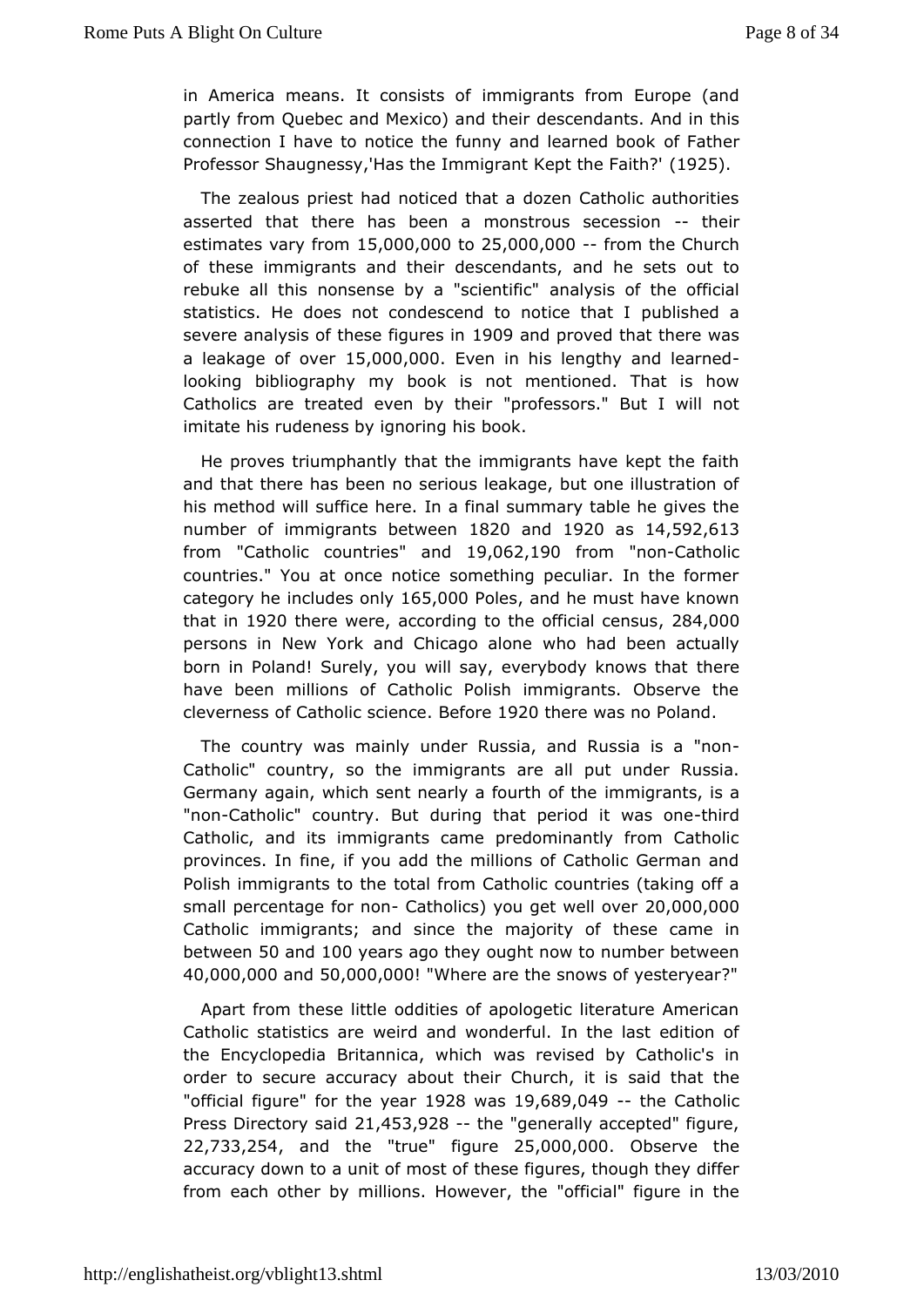latest census of religions, after ten briyoe us ferotfility of Irish, Polish, Italian, and German Catholica framunitest a further immigration half a million  $\cos \theta$   $\sin \theta$   $\sin 4$ , 9,3a7nd the Orbis Catholicus, Encyclopedia Americana, and Catholic  $Directory$  are notent with  $200,000$ ,  $0.000$  atholic statistics in America are farcical antodemot backmable growth," as Catholic officials in the Census Bureau acalalitowed at myth. Even their own figures do not show the Churshiteer confinites, in higher birth rate, at the same pace pspthe to population.

How many really are there? They do not know themselves. official (Census) figure is made up of claims by the priests a bishopshe egregious Fr. Shaugnessy goes so far as to say t the parish priestsdefithe mately understate (which means lie about) the number of their pasroisthionnethse bishop will not be tempted to split the parishe (apologist and say this-- halve the income of the priest). What a disreputabl suggestion! I mean, the priests do notoriously lie, or, inflat numbers, but is for the glory of the Church and is covered by the canonical principale stand are is still a Catholic.

I made a very thorough study of ft ollow ant the upon the analysis of official statistics in my Decay  $\delta$  ombe Church of  $(190\%$  in N.o1 of the Appeal to Reason chistra  $925$ . There dive Catholic evidence, largely taken from J.F. Moor useful book 'AWhielrica Become C'a't, (109 Bc), that priests do in fact, and are somedidmove sed oby the bishops, deceive the public by counting lapse C aatshoalcot and check on their figures in Milwaukee showed that 100e000talmands and only1,000 of them attended clinuranhother  $@$  by percent of the supposed Catholics never wenthto church heliay percent: ifourtB8 percent here is abundant evidence that at least o-nheird must doeeducted from official figures. The number of children in Catholic spontion and sy confirms this. The Black International may object that they cheavles not all their children, but this weakness is offset by tthe dative sthat in very large numbers quit the Church dusming othee poss.t Themain fact to bear in mind is, however, the emphatic Cath law and teachinad baptised persons whether they profess to have rejected the creeda or memphers of the Church and must be entered in its statistics.

Let ustill be generous and take of quantly romae very modest deduction wheen we ber that the claims of these priests for other countries aree as a guaner sate of by 1f  $0.0<sub>m</sub>$ to 600 percenthere are not more 15ham 0,000 enuine Catholics in Ameniecrae are possibly not more  $\theta$  and  $\theta$  and 000 oronetenth of the population. This ealwoof IdC atholics is not 390,000,000 290,000,000 is no 200,000,000 is  $p \cdot p \cdot p$  round at the  $0.00,000$  ranger are the contributing members of an economic corporation the augose offing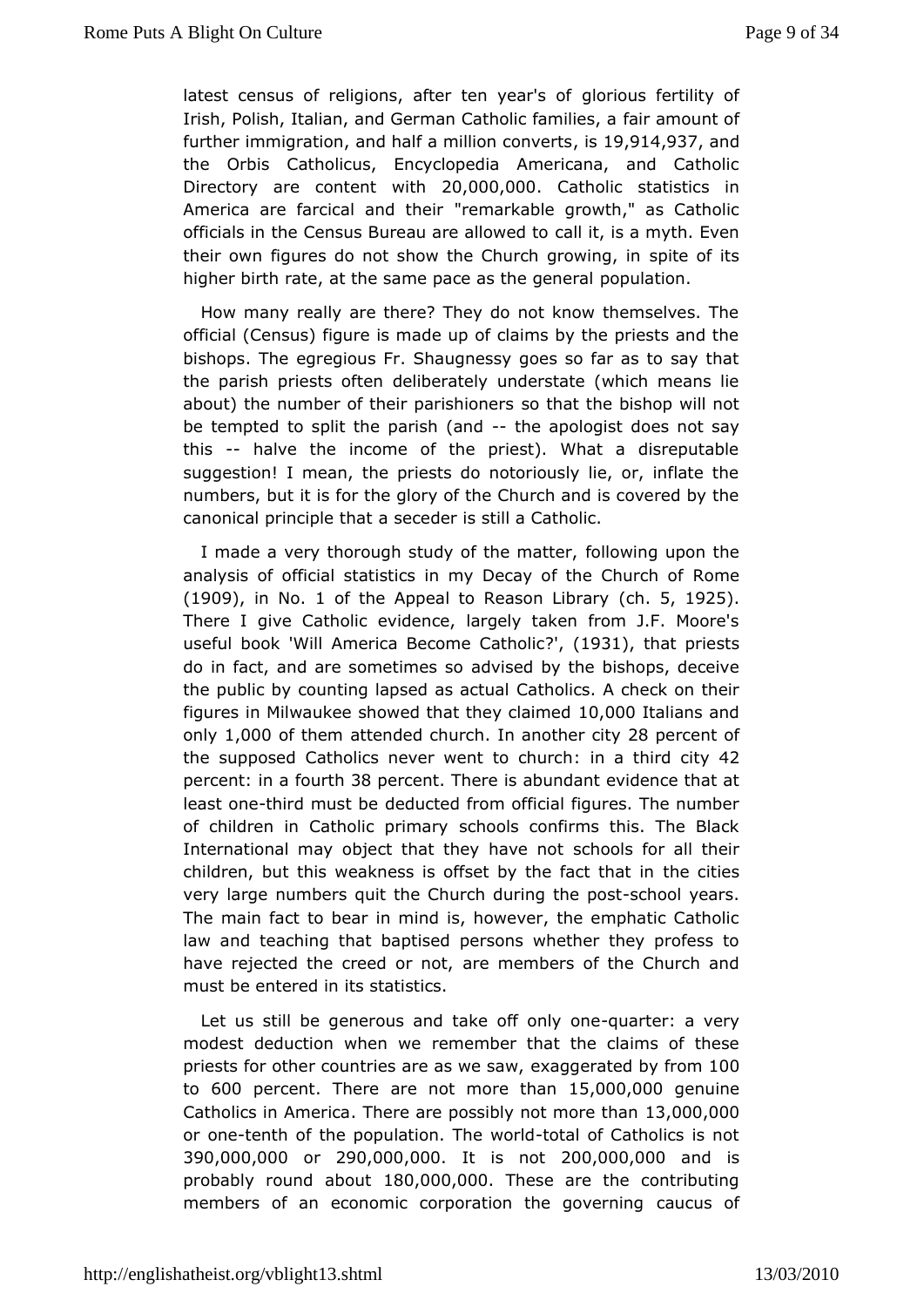which at Rome, apart from the national branches, gets some! like billion dollars a year, and largely in American money, for internatiopolaoltting and for the comfort of the Italian hierarchy.

## **ChapterII**

## The Minimum Of Scholarship And The Maximum Of Crime

MyLondon papers repor(tMtaordcatly3) that"Washington has protested to Vtaheican 'because it is encouraging' a Jap Bid t Stir up Trouble." pWehcasely the State Department objects to is not clear but the purbflocmed that it is to "the establishment of relations between Japan Hahyd Stee, as asked for by Tokyo." Those relations were, as I have repreased, edly established year's ago. Five years ago I told how the Vat enterednto friendly relations with Japan after the Manchuri outrag@1931, when intervital to the future of civilization that the bandits should be condempuedsheendd by the whole world, and how the friendship ripened dimploomaaticcrdial allianc@935 with exchange of ambassadors and the most gracefuburtesies, exactly in proportion as the Japs sank dee into crime  $a$ odruptidn bookl $f(x)$ s 2 and  $N$  $d$ ) of the first series on the Briack hational I traced the whole story and told from the Pope's own newhopwappene, of the vilest of Japanese agents Matsuoka, fresh from the final the beating dy conspirators in  $[3\oplus 4]$  nwas received with specian donour warmth at the Vatican and granted a gold medal by the Pope.

And theeress would now like us to believe that after ten years this unconceaded rtship Washington has just discovered, presumably through its Secretth Servince, Japs have approached the Vatican! What is really wmcartge about the Very certainly Washington knew every step in the developme therelations of the Vatican and the Japs, and there must h been few editofficcles of any importance in the United States in which they were not knowwnereWhyey concealed from the public or mentioned only in obscure parangrapph siteds significance?

We are not fanatical and do **Botary enally bead our time to** the Black International. The interests goof or to a deal had a do with the suppression of discussion as far as Japan is cond But there was little to discuss in Japan seeking an ally in E Themonstrous thing was the closer and closer approach of Vatican to Japanstas die foully and bloodily from one province of China to another. Can the enseligh test doubt that one of the advantages the Japs sought in whas a hibitant the controllery Catholic influence should counteract in all countries, particularly in America, the growing concern of serious peop theiaggressions! That, at all events, is what happened.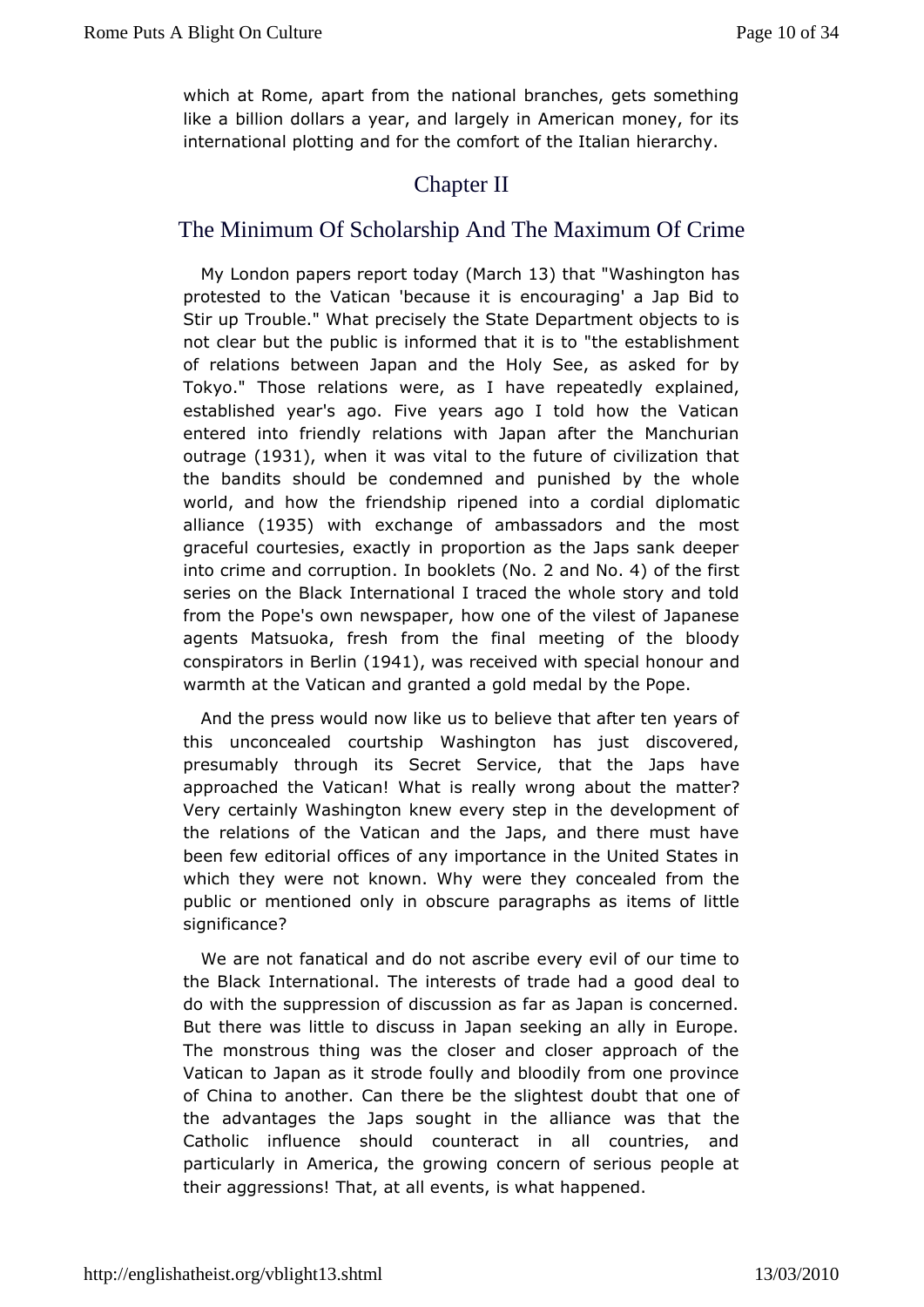It is one illustroaftiothe evil that is done by the Black International in America in opwantiim geintests before national interests or those of the race. The  $t$  happer  $\mathbf c$  that is us here is that press and politicians say that this Gburch of Rom important an institution in America that they are bound to co itswishes and are naturally reluctant to see anything wrong i proceedings. t of us will not accept the apology.

Many American papers 1963 show the Vatican and Tokyo were arranging an alliance; and many the heas meo whe an how Japan seethed with patriotic societies, some of them tv three million strong, which demanded the expulsion of Americans a Enudopeans from Asia, and how tableaux depicting just such a destruction of the aramerican fleet as occurred recently in Pearl Harbor wee ahpb bted divo jubilant crowds in the chief streets of the cities. Bruot tehdeintoriwad seor feature articles pointing out the connection such as there denouncing Russia. The ewses belowe ars a terrible share of the responsibifloty the wotrrladgedy; and one reason is that it is to a lamentable extent hued befluence of the Catholic Church.

One of the chief aims of the erpesses in booklets is to show that in submitting to this influentoeok hteh eproests rch at its own valuation yet could, if it had taken halffakes trouble over an obscure murder, have discovered that the valuatio monstrously false. We have now seen this as far as the size Church  $\dot{\sigma}$  sncerned here are  $\dot{a}$  5 to 00,000 to 120,000,000 but something less15h@an0,000atholics in AmeThieca  $P$ ope has  $$@0,000,000$ ut less than  $0.00,000$  bjects Seeing, however, that the chief excuses serveen to subserview the Roman Church is that it contributes materially to Amer civilization, it is still more important to examine the quality Pope'ssubjects.

We have already seen the hypocrisy of the Roman claim of n influence. The priests are very eloquerent tabsoutinsex regard to which a holics do not appear to be different from other folk, while the theoanesient history with which they try to prove a connection between sexuanthe dirteheed odnecay of civilization ought not to impress even a powitisian. Of the which do deeply affect the social ime, factor ruption, and greed-they take no effective notice. They are, in fact, amon the stoutest tenders of the greed which forbids the full development of our resoutrices sheat the the function development of the condition of the mass of the people.

But theultural pretensions of the Roman Church are eve worse. It puts, and has puat, way blight on the higher culture which assuredly is a valuable cevelment onf, and at every level it restricts the mental developperomente oin tilase own interest. There is -**knowendl analysis of the religious**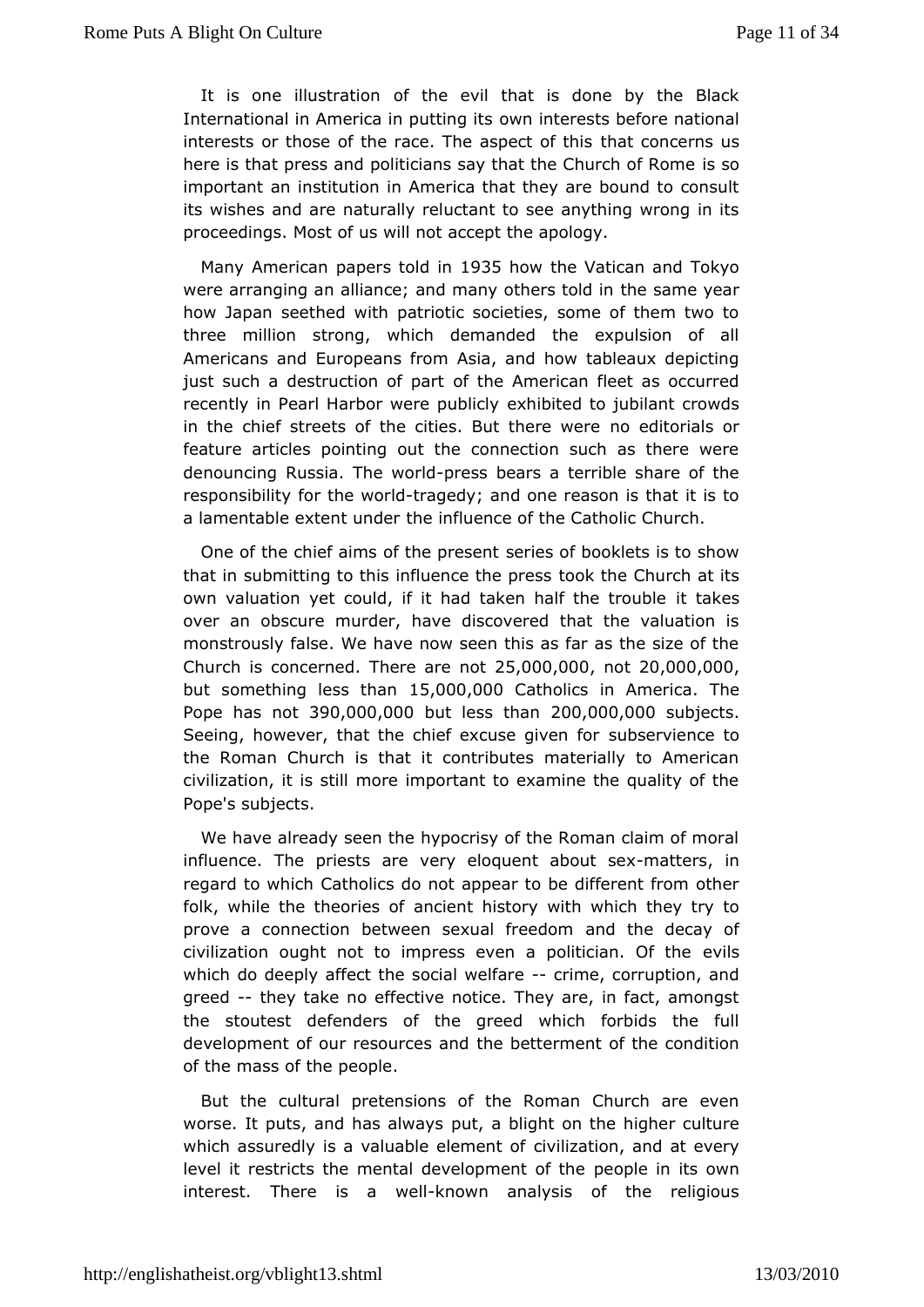"preferences the  $0.000$ Americans esumably of distinction in Who's Who America. We recognise the limitations of the wor Whether or no it ishatuæny clergyman or any nun who has written a book or two can get  $V$  anhall that the living by pledging himself to buy a copy of the boack is vehing year, case with some books of reference, it is obvious that the bus ofthe work is to supply information about any man or woman w at the time itsheinpublic eye or ear, whether they be singled ou for skill in literaspuorret, the cinema, -organization, banking, or striptease.

With thic pualification we see a pregnant significance in the analysis of the names Promo hips are shuntington and Whitney published in their Builders of Amearisaan of.e  $\overline{\textbf{w}}$  hey found that Catholics are represent'ed Wino Wohyo only per 100,000f their b67d men and 4 wome hand these are very largely-but the professors do not pointe out the shastics. You will gather twhis at means when I add that even the Mormonswith11 men ansol women to the 0,000 withine them; while the Methodists 8 have need and 6 women. The Episcopalians 1h5a6 meen anto 8 womenthe Unitarianhso are largefing ethinkers in Amenaivoeal, 185 men and 03 women peir 00,000 in othewords, the farther a Church is removed from the R-orbahonging to Etphies copalian is, of course, a matter of respectal belithyigher custural distinction.

What do the Catholics say to that? The eye say show sit the snobbishness  $dG$  at the  $C$  and the manly modesty of Catholics! I should like these Catholic writers who have thi Americamontempt for snobbery to study the British Catholic Who's Who. It is, apublaisthed in London, but Al Smith and other "great Americans" figurediscuistsing this cultural poverty of the Roman Church in America, quotewshich he several Catholic witnesses, J.F. Moore (Will America Bee Catholic Peaks of Romanism in Britain as more distinguishe There are, he sa $\mathcal{C}$ sa, thoolic writers in America to compare with Chesterton, Noyes, ShaneBelnessolmie, (Father) Martindale, (Father) Knox, and SheSmaithaye

If you ave read these you will reflect that the American Cath body must be pepy indeed, in illumination if it is outshone by that galaxy: especi**6 hes as** roon's brillian on our care to use the wordwas increasindghymed and his influence increasingly more mischievous after Chheu**johned Rhoen**e and became a sort of pensioner of it. The "brilliance" of F Martindale and Father R. Knox must be a little joke of Mr. Mc as he usually judicious. However, against these British giant the pen AmerCcaatholics can, he says, put only Joyce Kilmer what a pity he died noeueernity ena of a century thanguogh he elsewhere adds Carlton Haye Will Miachsa, eIG.W. Schuster,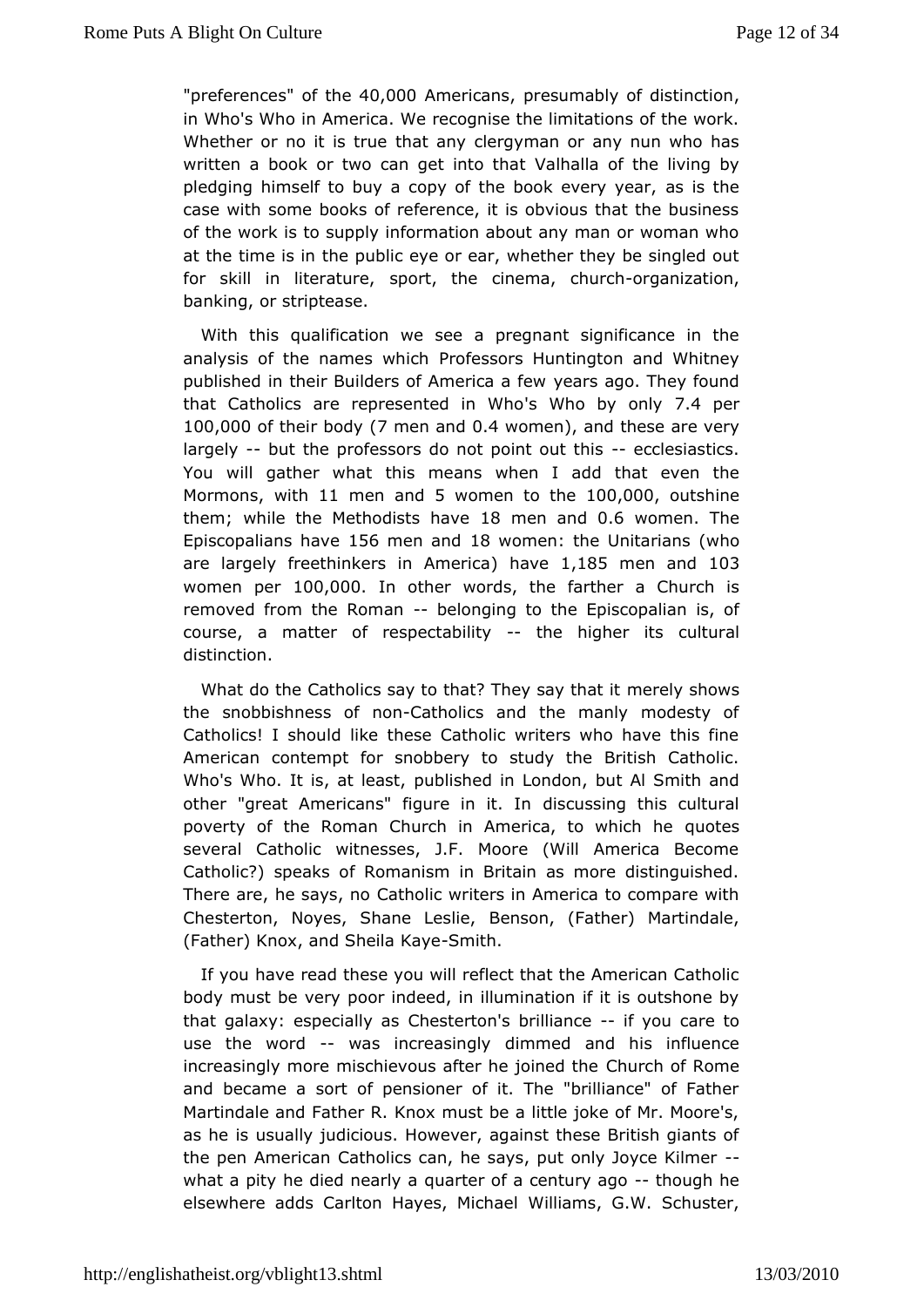Kathleen Norris, and Agnes Repplier.h¥aud woifilshoanwee of them. He adds that American Catholicism is still poore science. A score of American physicists have an internat reputation,  $a$  onde of them are Catholics, while on the biological side the Church  $\n *p*$  sourter.

We will return presently to the question sociedinistion in subsetion in It is much easier for an artist to be a Catholic. He has no thes entellectual prejudices about truth and reality and is as ready to embrace anged that is prettily dressed as anything that i pretty undressed. Sonwe wdoonder at the number of artists. To the literary artists (British Ceanthaod oo see) add Belloc, Sir P. Gibbs, Compton Mackenzie, W. MeyneDlawGbnistopher and a few other good-rsade osn.d Then there are devout artists likeSir Seymour and Lady Hicks, Charles Laughton, Sir Brangwyn, Sir John hade Syr G.G. Scott.

But the chief reason why I recommend y Gatholisee this Who's Who is because you will find it the most amusing Bod Snobs on the market. I should explain that, although it is publis in England it hapatrootic limitations. Chiefly, I imagine, because the compilers felt that at hier we scurvy folk who would count how many real intellectuals on the thas thousand names and all that they could find in Great Britain three or four teachers of chemistry or mathematics at mi universities, sbayched the whole Empire on which the sun never sets and the Ewn holiss hopeaking world, ransacked Eire and Malta (which are as full offeaist)esamads dipped into France, Belgium, Italy, and a few other theopy ng pites. So together a body of Catholic scientists, with your American D Walsh as the supreme representative, who would almost fi Junkeprlane.

I forgot how many laborious days it took me to collect from book just as many Catholic teachers of science in the area co (totap opulation a  $250$ t, 000, 000s I can count on the fingers of twband's.

But that is incidental. The chief purpose of the book is to gi cream-and it is very rich-coéaCmatholicism in Britain, Eire, Malta, etc.: the aristocraticarando semblic families down to juniorieutenants of the army and navy provided they belong families which sank to the level of earning their own living. These and the clergy netaely bofolk. Titles, diamonds, and gold glitter on every page. The booky sætemy suto Look whom you may hope to meet if you join the Catholic Church. in importance are the dipltomeagentlemen who kept the blinds down Paatis, Brusseig, Vienna, Rome, Madrid, and Lisbo while the bandits armt the anaditors said their-prayers naval and military commandershigaln chit is high servants and legal officials, who are all of greatCsheum circle At foot ethne hat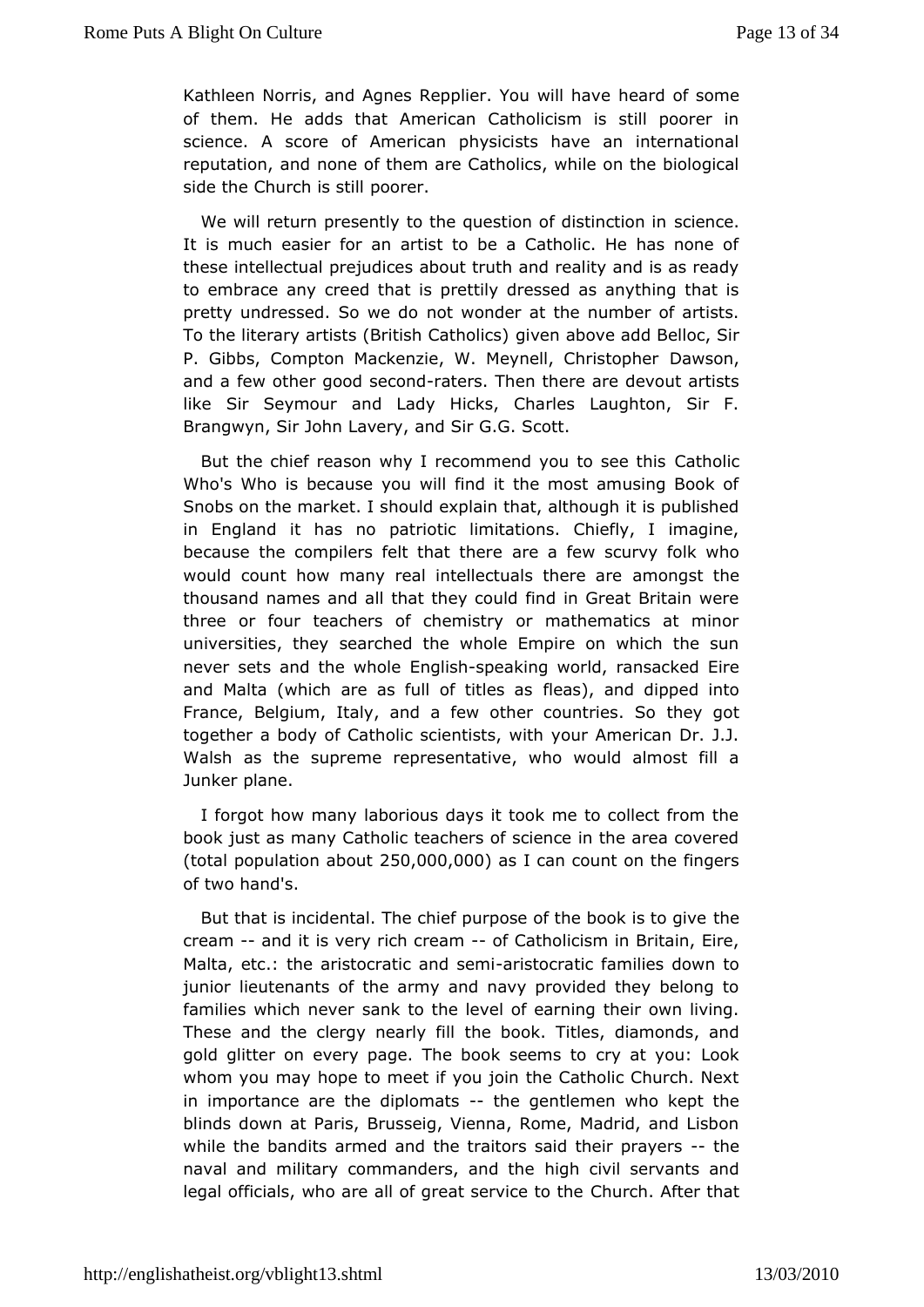you will surely not be disgruntled because the ectomash of distinction, if you grant that description to ordinary unive professors, are less than a dozen out of the, thousands professors inantehae covered.

Some Catholics meet this by saying thabusiness vulgar counting heads (unless they bear coronets), or that they pref think about the really great men of science of earlier tir especiall seetms, of the time when in the eyes of the Church the only good scientistd waads sacientist. We will return to that in a later book. These pleas acressin fainy olous. The compilers of the book ranged from California to NinewseZaerachanodf scientists or other men of intellectual as opposed to artis social distinction and they did not find enough-to make a foc team. Theirse another, a very impartial and objective, way o proving this.

I supposhee Nazis have included in their monumental thefts  $t$ seizure of the fund A will and Nobel left in Sweden to provide five rich prizes every yeam ofold's hemost distinguished workers in physics, chemistry, medicianed the raausee, of peaceowever he prizes have been awarded 4for nearly years and apart from a little patriotic bias in favour of Scandi and theittle nations, the awards, based upon the reports competent committe essering country, are the safest possible indication of distinction. Phie eN obsethe greatest and most coveted in the world, and the awardimispathtealmoysett I doubt if five out of th2e0 @whichlneers are or Owaetheolics. It is significant that the Catholic Encyclopedia never mention prize. Naturally the scientific recipients, the great majority nevewritten on religion, but after a careful analysis I can find Alexis Cawrred is recognizably a Catholic.

It is different wi37 rtchoeipient shoefliterary prize. Here we should understand that the judges stipuldestælistor "an tendency" in the works and are themselves religious, so I numbersf the greater writers of modern tames (Wells, Conra Zola, D'Annun Sucd, ermann, Capek, Galdo's, Ibanez, Gorki, Tolstoy, Santayana, etc.) heaved ubleed hbecause they were freethinkers, while a few sentimebnetad now in the small countries and hardly known outside these countries have t included et onla or 5 out of the  $\vec{a}$  could be claimed as Catholics of aassodrthe one writer amongst them who definitely claims to be a convertait that the rs. Sigfrid Undset, has had her novels chastised in the **A antencican press for their** "vileness."

The awarding of the Peacreo  $P$  sion essignificant because it is sometimes given to politicians or sdoceise theost amdany case imply any distinction in the subject epxecæmped a zeal for Nevertheless, although the award of it was loose and in s casesrankly ridiculous, I cannot trace more than one dubio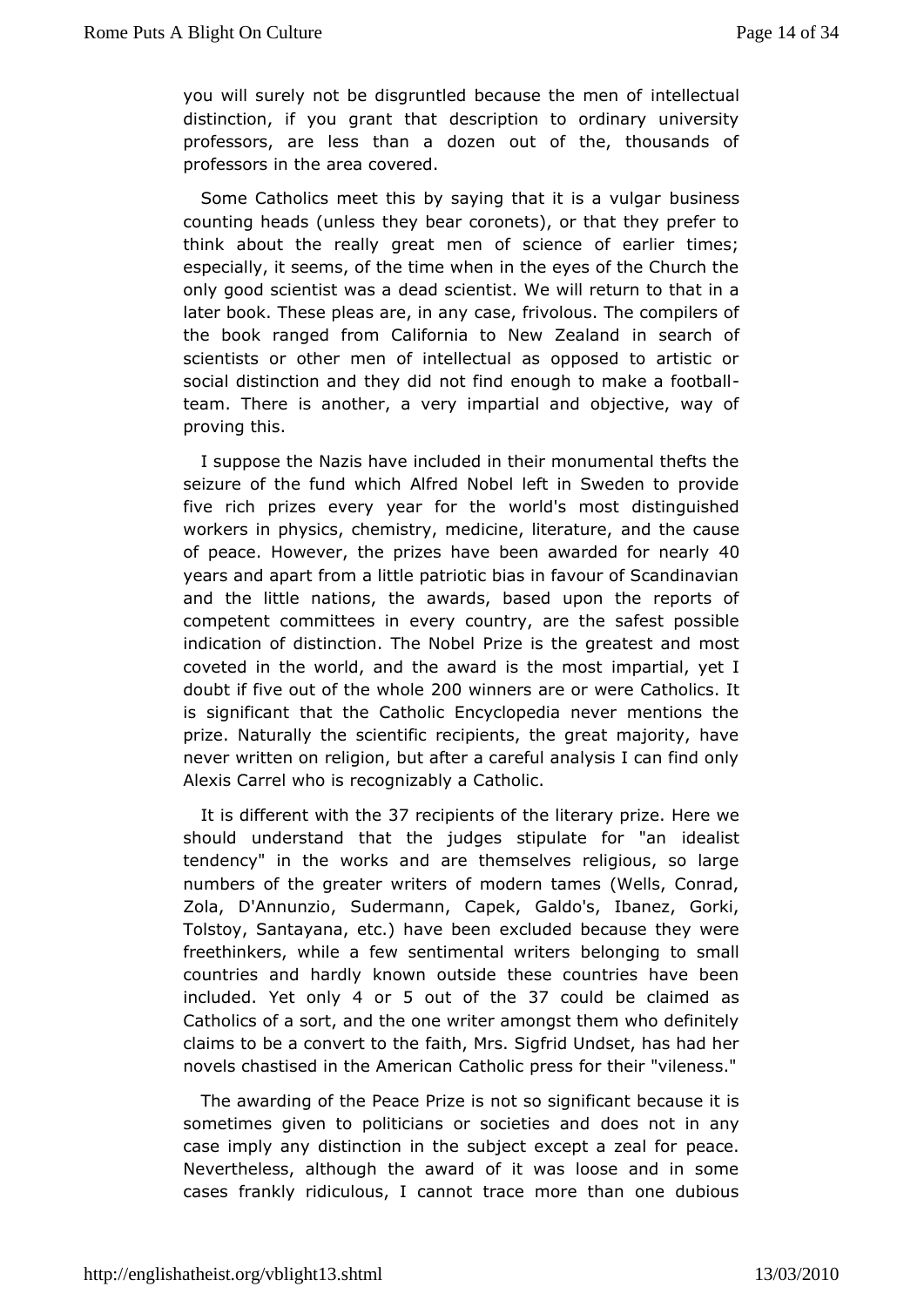Catholic in the  $\mathcal{B}$  advecipients shorthis supreme and impartial tribunal, bajsuid gmits tupon annual reports from important committees in every cobeut et or inghest distinction in science and le $4$ t $0$ eveahras beache to give its award to only about half a dozen nominal (and mostly dub Catholicos to only who definitely claimed to be orthodox Catholics. Who's Who Catholics are repres<sup>7</sup>e. Of the pode rby 100,000 of their number this elect gallery of men of real cultural distinction they are reparemented  $\omega$ ,  $\omega$   $\omega$   $\omega$   $\omega$ 

American Catholics despise and jibe at freethinh kers as a rai negligible spewled to the 7 winners of the literath eprize onlysection in which you can look for public expressions of op about religinon, less th2a7h were avowed freeth(ian koers more than half of them Althetilses peace set 3 iout of the 29 selected individuals werfer execut building from and most of the others are not declared. One only sweensseinasome Catholic. In the scientific section few have given a clue to creed, as is the way of scientific men today, but the great  $m_i$ of thosewho have expressed themselves on religion were freethinkersven Mme. Canide her daughter openly declared their secession from the--Cahudrcbnly onse clearly a Catholic.

To put it differently, Catholics claime ahait the most the race, and if we grant them five Nobel Prize Swomeers (though are doubtful) they afroertoinenteh of the world's leading men and women of tellectual distinction. But this is still too flattering Catholics, Tphroeyfess to number mor3e00th0a0n0,0000 the white race, from which the culture culturally distinguished are almost entirely selected. In this spermosfess they betholined of the race yet are onlivo otheth of its dhistenguished stratum. And this agrees with what we found from otheefus by urces and confirmed by apologetic lists of "great Catholic scientists. names, when they are not fraudulent, almost all belong to past. Let themempt to draw up a list for this century. Professors of, and originan, we contently are now ten times as numerous as ever but the Catholic to the monoshinoin kosf into invisibility.

Hilaire Belloc said to me c(huaint and his chainstic thump of the table) some years ago:

"I donc'are what you say, McCabe, the intellect of Europe warped everthseln6theCentüry

It is one of his favourite them Cehsurb at a his develops the intellect on sound lines or teaches efaorliky. In one in the immek form or other it is a common plea of Catholic apologists. there is the answer in facts. The Church of Rome puts a blic culture aimdellect. There is no other possible explanation of  $facts.$  Of adoless note  $natural$  and  $ul$  Cath $(ab \cdot os \cdot 100,000,000)$  the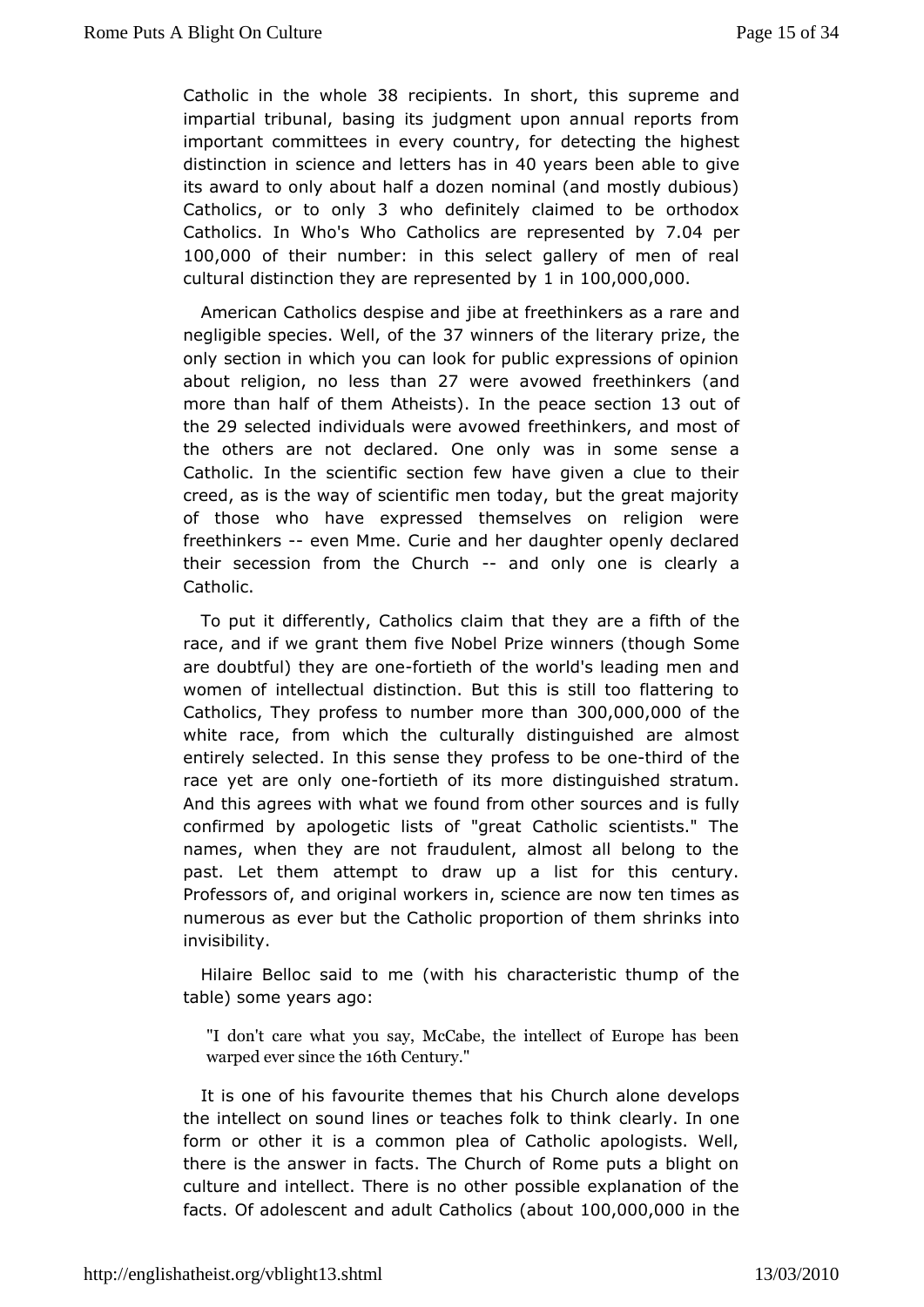world) about-hoalé arieliterate, as I will show in the next chapter, and half the remaining the admot padthy degree of literacy which makes their creed or oppianitions and no interest.

The cultural value of the remainder you he amumund generous of distinguished men who emerge from the body. When you considering a body of ten's of millions of men and women score of racesdanfied rent environments, the number of them that rise to the top isndissaltien of the cultural quality of the body.

All of which porifiat slibly to the conclusion that the Church itself is responsible. Onefiaten ahoused writers who are always trying to say a good word fow Ciatholhiecy sme, ver study, asks all sweetly reasonable folk to csome ethnat mental about religion must help to develop the mind and promo thinking. When ht admit this on one condition: that the man or woman does really thinke lag bourt by reading both sides and conscientiously weighing their ahgumsnitsst what the Roman Church uses its heaviest pwee apooths to

The Catholic book is a holy book: the critical book is a " book and is on the same level as the kind of book you canno openly. If awe agreed that democracy is the ideal political for we agree also the acto all people to think critically and inquire without restriction is the only get it to work satisfactorily. The law of the Roman Church oppions ittethe You must not inquire outside your own creed and you monisticandly think even within its range.

The second source of bligChathsoltikradoctrine is so really absurd that it repels the properliyn tobe weed to perour read of 40,000 converts a year bout one to every primest imited State's-but you rarely hear much about their mental quality Theyare mostly either people with money and not much brain, artistic peopled whout take creeds literally, or men and women who pass over for social (maasiangse, etc.). And while you hear a lot abou 40t, hold be year who go inhey acrunothing about the  $00,00$  a year who drop the outgh even the figures given in the official decennial census show such a lapse. All motivedsraw people in, but it is always the falseness or absur of the creed drhiartes them out.

Catholics with considerable general knowledge and mer vitality will generally be found to take the creed with great li Pope PiXs the peasPampe, in his blundering campaign against Modernism was ath benæstt in trying to drive all these people the real "bad Catholdus" ofhe Church, and there was a notable exodus of cultivated peopleme Unite take apologist the Pope did not care two pins about cultwe and textuality. He folk who recited the creed every Sunday to mean what they sa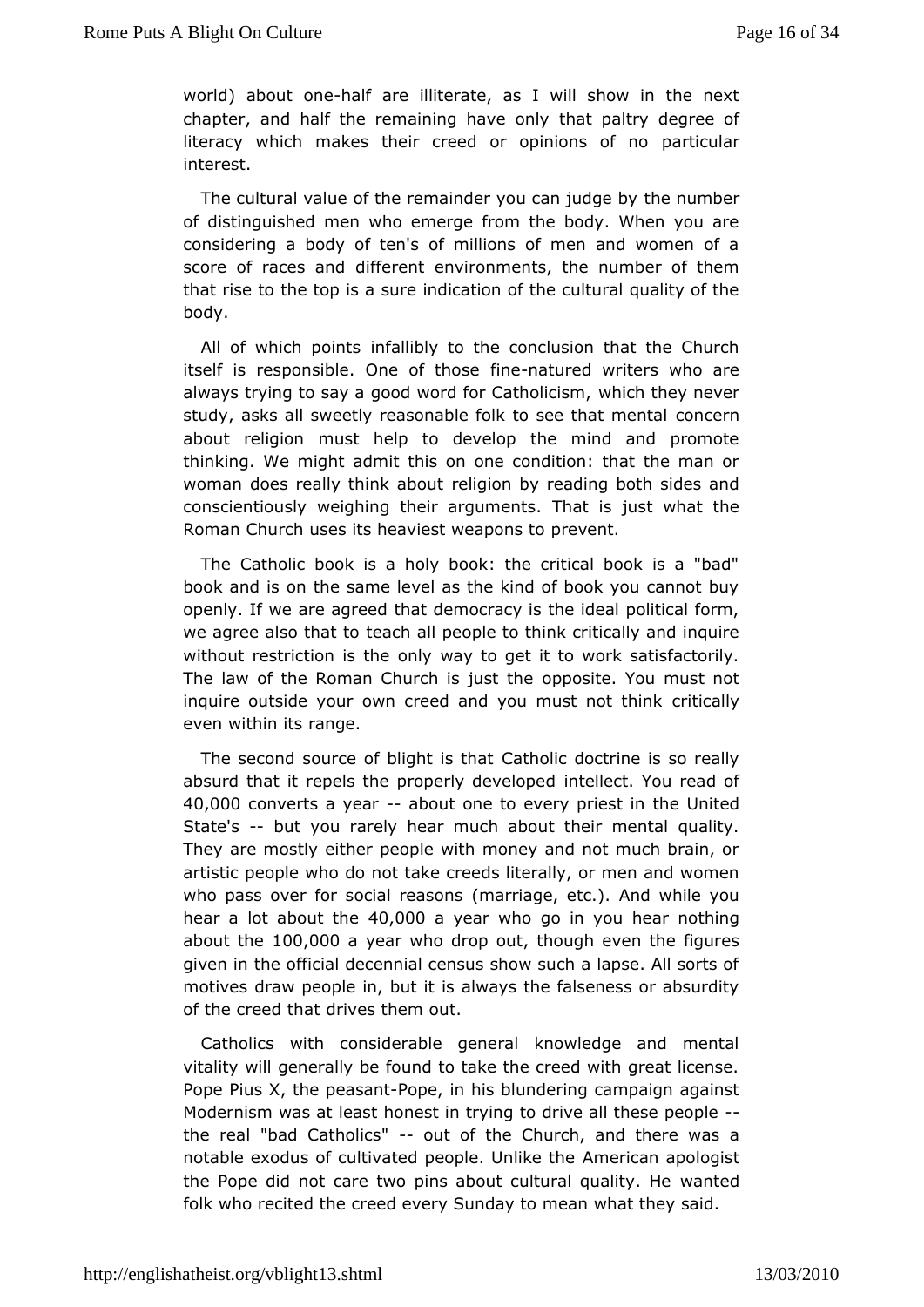Butevery history of that campaign will tell you that while a conscientious hile Tyrell walked out the great majority protected themselves by silentcheeyor werinform official positions, foreswore the truth. "The great the dyantage of Catholic Church is the freedom it allows you," said a lea Catholwcriter and scholar to me. When I retorted, "Yes, if yo keep your moultohsed," he was silent. Most of the literary mer and artists who adorChatthe Click never defend Catholic doctrines (hell, original simetail.) You never know what they really believe. As one of them said d morthed hey Church "as a whole." But the man whose main interest in li intellectual, the man who dislikes feudal systems for the n despises tahtits tude. Hence that appalling poverty of the Churc in the higher culturen whill chly betrays that it puts a blight on thinking. And this is the h£thd emhands privileges in America because it contributes so matehiiaglhigertoliften eof American civilization: the Church that kee  $W$  as a interpretation well as boon companions in the White Houseg) overgniment the he profound advantage of "the Catholic view."

Below thcollegterained-let us say Catholllic getrained, as this is a diefferent mattetratum is the thick stratum of the illiterate seemetilliterate. I doubt if many realise the importance of this in the CChautrhcohl, icand I leave it for adequate treatment in the next chaptermal tere least us one of the most startling facts about the Church. It is very p cultural distinction but exceptionally well represented in criminalass.

I have recently examined a-to-daee American manual's ofsociology and penology. Crime, naturally, is discussed at length in the mot only have the adventures of the G Men caught the imagination of the untation erts have worked out the cost of the total volume of crime and the hold winisfoath intolerable species of parasitism on the industrio@secoensmulth htays been that in the last ten years much has beemedadne to create criminological literature in America. The division of func betweefiederal and State governments and corruption in high places left Americahevit thoorest criminal statistics in the civilized world, but socio**sdg astis yarme** proving the situation. We get not only gross totals but hist has have the incidence of crime as regards sex, age, environment at the stut I found one single sociologist who discusses, and illustrate statistics, the relation of crime to the religion or irreligion criminal's. It is left to journalists, essayists, and apologi stamp utpon the public mind that religion is the great corrective

But whethersitso in fact they are incapable of studying, and the scientific expentost whielp them. Because the Churches, and very particularly the Roman rColturchent dtone facts known. The whole of American literature is me obuat ailable to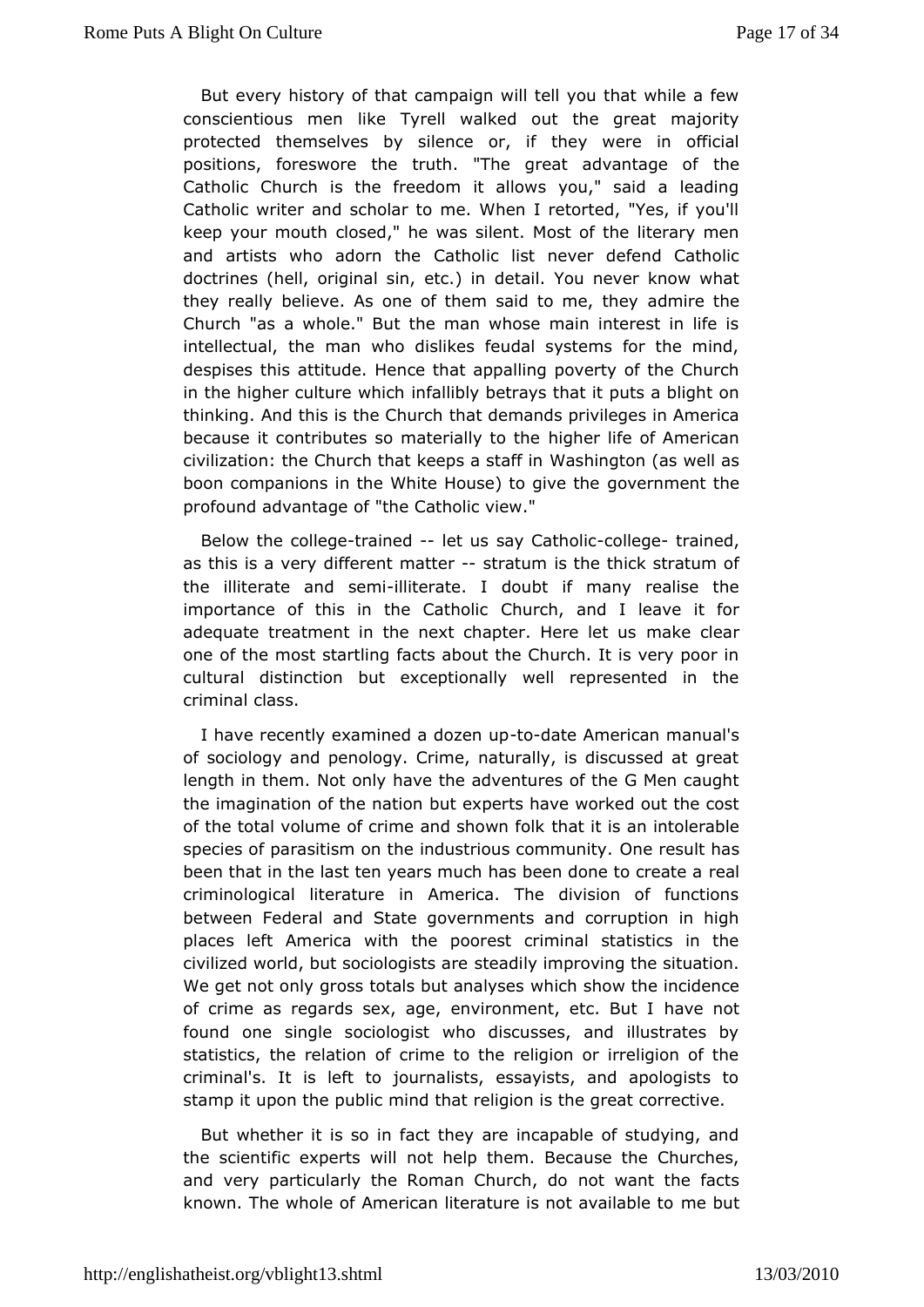the more important works are, and when not only these but  $s$ works athe Encyclopedia of Education, the Encyclopedia of  $t$ Social Sciences, aEnnotythe pedia of Religion and Ethics, which ought to give the facts monothes is sominated issue, are completely silent, I look for dees olreril coaladapt a phrase of Huxley's, there is a barricade to essentation ho gwidthal the notice: "No Road, by Order of the Pope."

A few setsfigures have got not  $Q$ t 32 an Irish chaplain at Sing Sing made an inquithe religion of the prisoners and in the warmth of his indignation hente igneriets to be published in The Commonw( $\Theta$ ælc 14). He had found  $855\delta$ ut of 581 prisoners described themselves as Catholics and were accept such by him. This could be checked by a similar inquiry in th of DetroCthicago, St. Louis, and Philadelphia. but, of course, such inquiry was madDe.C. Culver's exhaustwo bumtweo Bibliography of Crime and JuCs inc (inhe 34 and 1939), with about a thousand pages of literature", Crwimo eksanodn Religion" fill a few lines and list one paltry Catholic book an apologetic articles. It is so much easier to talk rhetorically howCatholic training must help to keep down crime and dism these prisone actival Catholics"; though as baptised persons they help to swell Gsatheticss.

But experience in other countries shows that the Sing Sing statistics are normal and reliable. In Great Britain the relig prisoneirs no longer published. The clergy do not approve of practice. But I fandgowernment publication peoples ago when the religious analysipuwbaiss hset dl,I that in the jails of Great Britain on 208a1006there we5e378 Roman Catholic prisoners in a total of 5 a the and it is stated that hat means that the Roman Catholics were represented in the crin populatiby 247 per100,000 f their boEdwen the Church of England, to which nluam opers of convicts profess to belong (since officials insist on sowthethee etch) ey do or not, had only118 per100,000 The Methodists 1 0, a ble Baptis 8 sper 100,000 .

In 1913I discussed the subject inwhits mfyficteiend Sir Robert Stout, Chief Justice of New Zealanostaaf hot ohe got his work out for me the figures for that Dominion. It transpired whileCatholics were 1ch Dy 7 percent of the total population they wead.7 percent of the prison population. In the same yea a leading governmenta of Melbourne gave me the figures for Victoria, and they told juststo bey samue Australia continues to publish this religious analysis, maany dsæmey bhoedyfigures. The Victorian government relps of the tin Catholics and 8 percent of the population of the pool incereduit of the criminal population. The government of New South Wales repe  $(S$ tatisti $R$ ælgistepr. 216 that $505$  prisoners out,  $330$  in its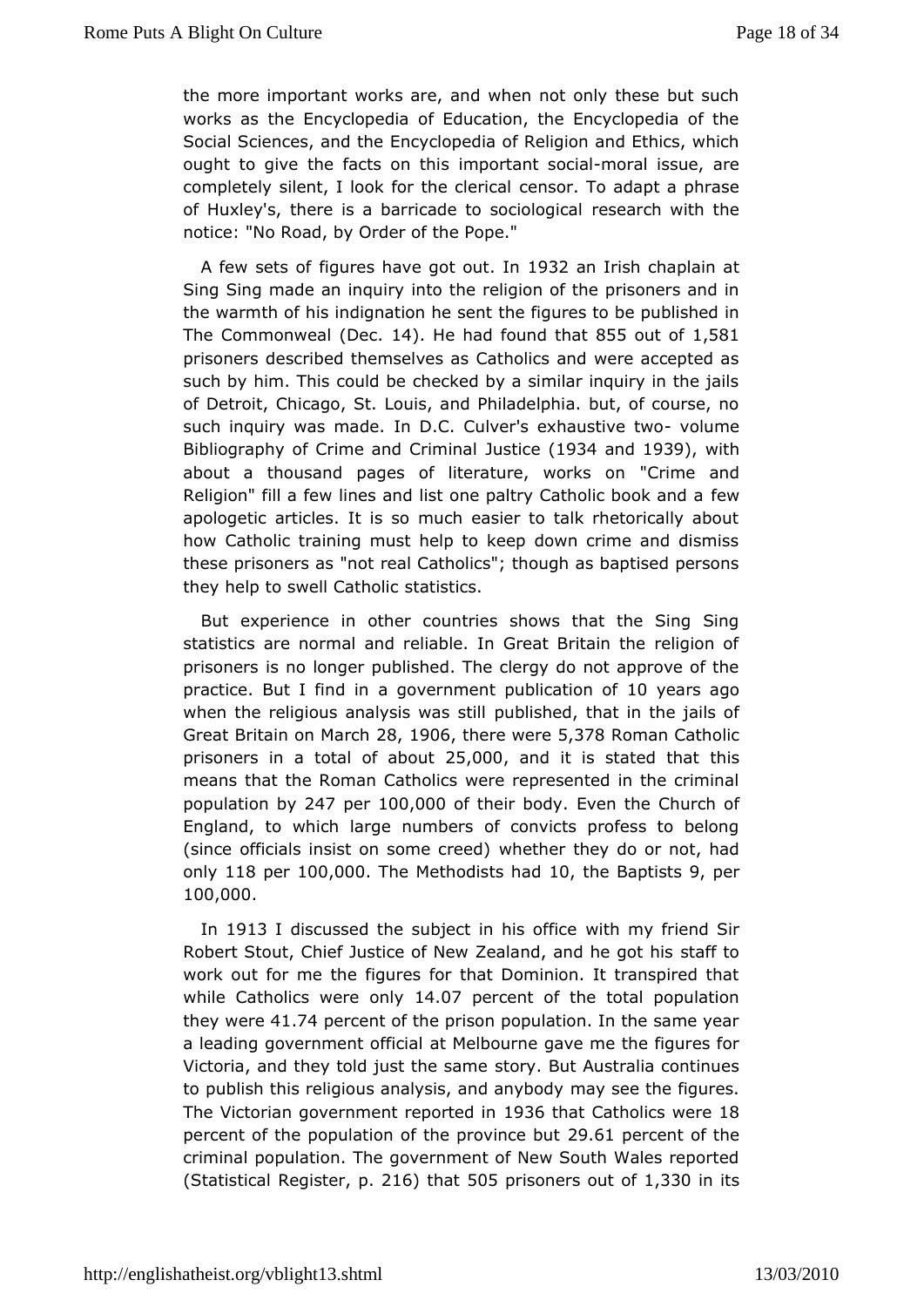iails were Cathtohloicuss, h Catholics are less fiththan of the e total population porfowhiece.

And if any man still hesitates to see that thte sae figures meal the Irish, with Roman Catholic training, are more apt to bee criminals an the English, Welsh, and - Shcotthish ballish figures given above ancodurobeng Irish element in London, Liverpool, Newcastlele the im study statistics of crime in Catholic countries. It is impossible to figures omans lete Catholic countries, being less efficient in such matters Protestant countries, rarely gave reliable statistics until, rec atall), but the data in Mulhall's Dictionary of Statistics for the centurand Webb's continuation of the same work for the fir decade of this century confirm the truth as far as they go. Whatever allowance you mackieferfont standards of classification and degrees of police efficient in the more status of Catholic countries and the far greater success in re crime of noantholic countries leap to the eye, as the French sa

One requires great caution in handling criminal statistic particularly inetheion of crime to religion. Countries like Spai Portugal, for insatmadices pecially the Amberican Republic's had far more crime tham uthe shigular by the inefficient police. I will return to the subbookt boutthe last certain undisputed facts may be given here.

Great Britainw, hinh the Catholics (mostly Irish) are less than onetwentieth of the popaund the move no influence whatever on the formation of the national (exae adteto swell the criminal statistics) has -the ecofricheisht the movedeen Ind in reducing every class of crime and delinquency. The few fig given ithe Encyclopedia of the Social Sciences (which has dared to touch question of crime and religion) are confused, but Mulhall gives authorabile table From these we learn that since 840 grave crime has been red metholr of what it used to be though the population has nearly otrieabled. Other offenses have been reduced in the same proportion. France  $h_i$ nextbest record in Euersoppe cially s1880 when education was taken outth of hands of the clergy, the Church was shut out of public life, and Cfætthotloicesniexth or esneeventh of the population..

Germany, where the tillast few years Catholics claimed to be a third, and were at all eventan maor tourth, of the population, has a less flattering record; bunt it is bette Protestant Prussia than in the Catholic provinces. Italy had the worstime records in Europe until the Papacy was deprived secular rul & 8  $\bar{a}$  and it fell baak any, person can see by the official Italian fighue eStatesman's Year-Booka terrible increase of crime wheha Moduesos oblancik the schools to the clergy.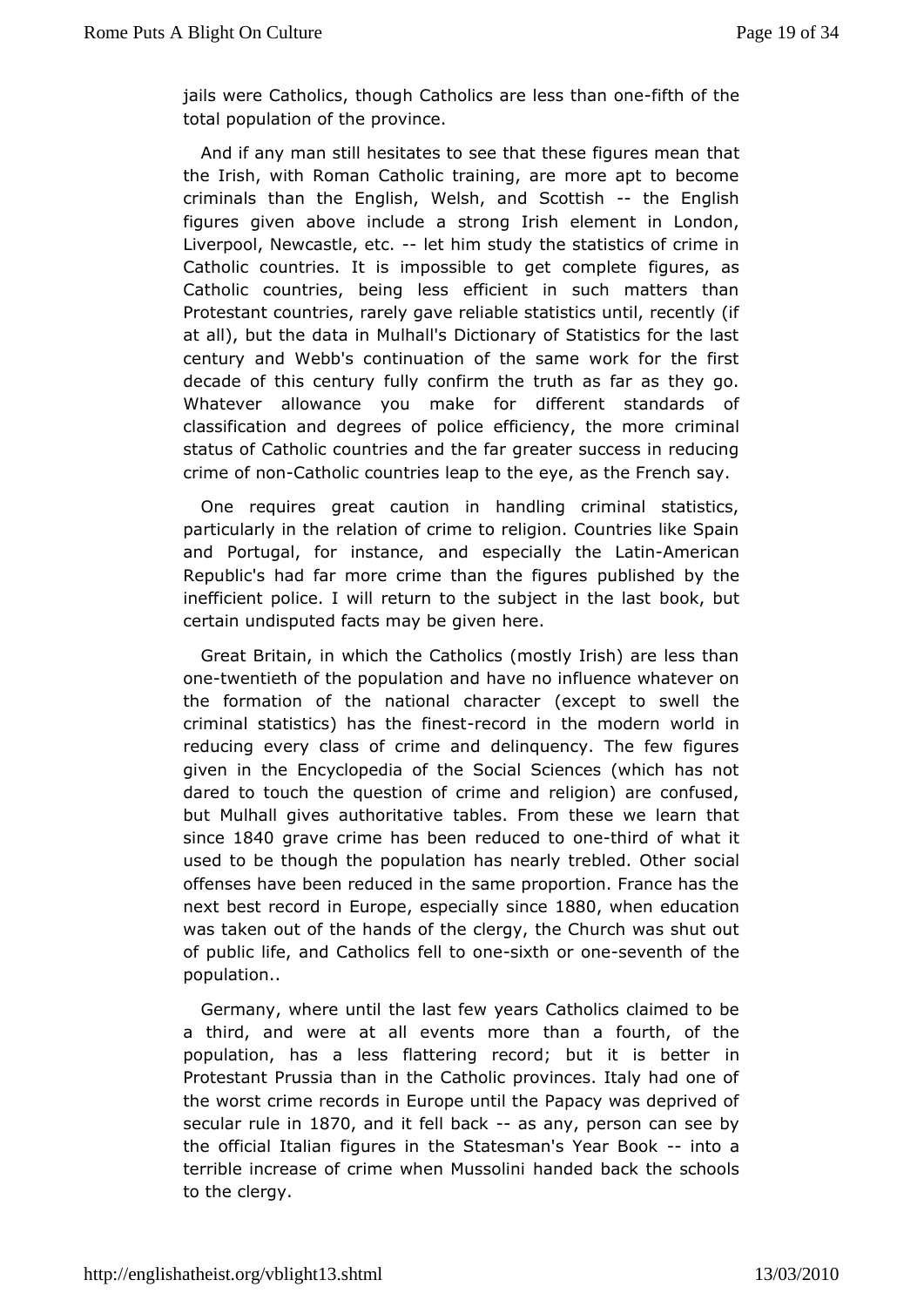But we have to consider cyice iandatholic countries in the last book of this--sweeiesshall find ttheatreproach extends to drunkenness, bastaadyd, let cill there give the available figures. I have established the second point of present book. Gblweernment of the United States is confronted with a claim that it musspte-pinaly heed to a Pope who has 300,000,000 bjects and a national C OC atholic chis not only the largest religious body but the fine ed tree druad ational agency in AmeWealthe Pope has 300t 000,000 bjects unles you care to count the millions who rot in the jails or co under the spirptoulate in Italy, Spain, Portugal, France, and South America. The Roman & merchain compiles its total of 20,000,000 the same dishonest methondeialmedrian educational nor a moral force. Its priesthood so confines intelligence that few men and women of real intellectual p associate with and its reling bormas education is of such a nature that it acstuablives more to the criminal class than any other Church does. Iposrelse in the kind of higher culture which is a real factor in the  $a\alpha b$  value  $c$  at  $\alpha$  and the richest in criminal or potentiallelements.

# Chapter III

# Rome Loves The Podititerate

Just as I write my mail brings me a lettes timat heich an lady, one who is eager to have the truth about the Roman Ch knowngently chides me for the "brutality" of the way in whic put that truth bethore public. She sends me authentic information about life today incoaunCtarthodic cuntry whose ruler is always treated with great reBonetcishimantche American press, which, when I-hand batb bynin the next book-will make your hair stand on end. But I am urged to put morecourteously. "Brutality" is, of course, a friendly exaggeration and I gatheat the idea is that it would be more effective to  $||$ the facts speathermselves."

I occasionally get such letter's. A few unive ekssitago a professor argued with me in the same vein. I "defeat my own andso fort And to all of it I replby that is of experience in such work, bnad temper, dictate the tone of my writings on the Roman Church. Forty yelaws oal go a little work on the Church of Rome which so astonished Hilaineh Benellao driend lent it, that he thought, that in view of thous extinceme eit must be a forgery. It was a more dismal failure bidhoakn lany other have ever written, whereas books in which my pen was allowe take itsatural caustic course have had numbers of Cathol readers and hundred bushinds of others. Most people don't want appeasement. When facts and ed borouttraines are stupid say so.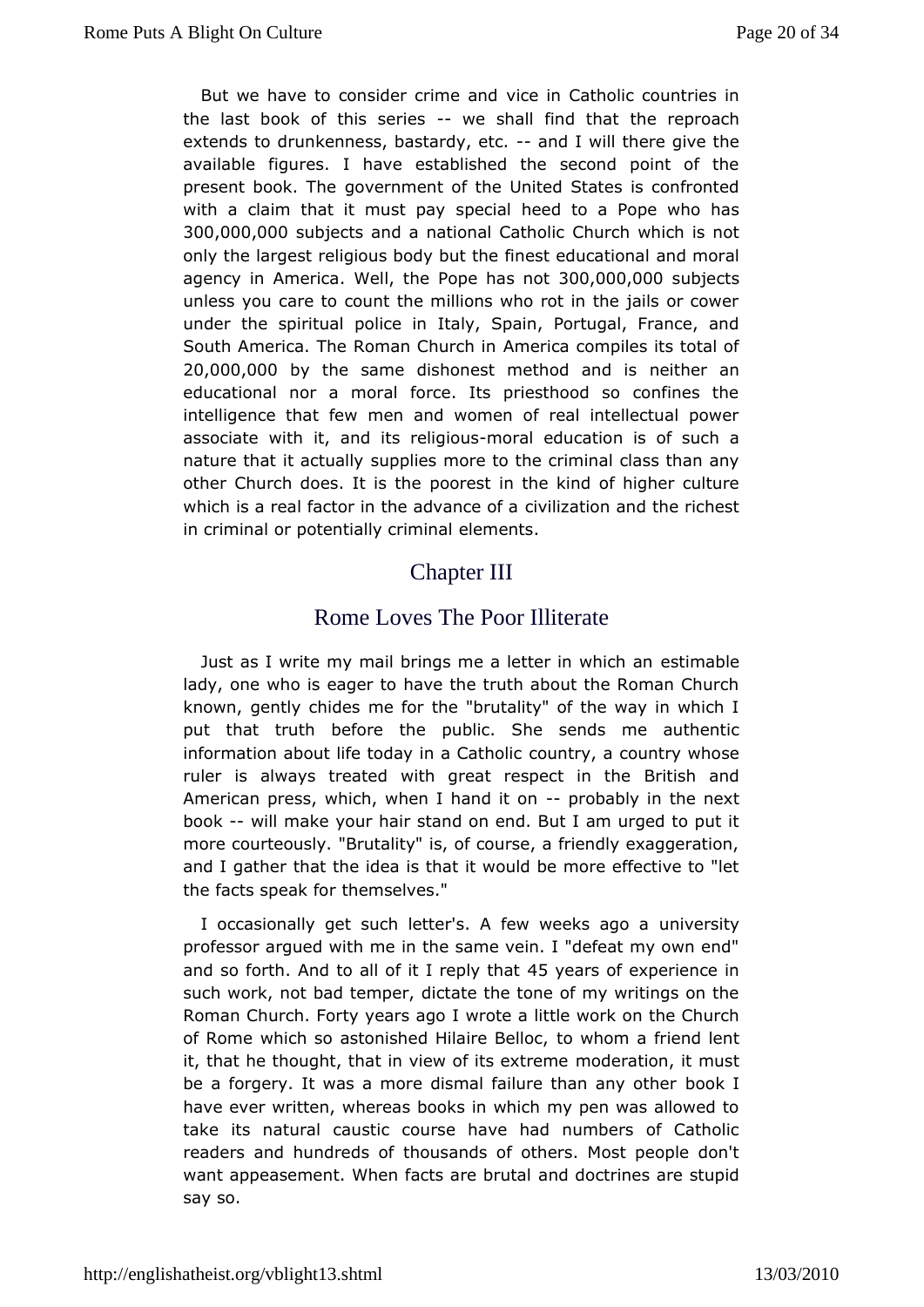Although this information whe ethels the is startlingly picturesque and largely relevant to issues eowfsphaepedray in London would admit it, and no publisher would accept a bo it. That goes also for America. They must not "offend Cathol And you whibit alter that by simply telling facts. You need to kindle indignationesaemdtment in your readers and persuade them to pass on the facts Coo wonthe eorus talk about Catholic matters is so often merely a sign of coarluc outeantaio enaind the writers that the kind of man or woman I want to read me or suspects it.

If I so; often blame the press I snhialln diets boeod. No one expects a paper to defy a Catholic threat to injure circulation or cut off its Catholic advertiser's. I have work severapapers, as an outside member of the staff, and  $w\epsilon$ understand each othetack the system which imposes this humiliating subservience on them haan on meo journalist or publisher has wished me more power to my elbow.

Andone of the most important moves in the attack on th system is to exposerathe of the Black International in representing that the Church ianfolarmolographes and than it is. Fraud? There you have at once the whiaustration of been saying about "strong" and "tactful" language. The Cat representation is fraudulent, and you do not tell half the unless you ssoay Every Catholic writer knows as well as I do that his figure  $3@10,000,0@0$  cludes the  $0,000,0@0$  ho as I showed, have left the Church, and habe the eowgseneral public does not suspect this, He knows as cwellural I do the poverty of the Church and its richness in crime, and he tri confuse the public mind about these facts by rhetoric  $i$ sophistry. He know how lse, he represents the Church as the mother of education, the patromers ing f, the inspiration of clear and honest thinking, that, as bhow iwi, now prefers people who do not think at all, and the majority 180, 000 Qa, 0t QuQab jects are either children or illiterate.

Practically steallistics that would give us sound material for settling such a question on a salthe solute of religion are either fantastic or gravely defecstoveologuists continue to include religion amongst the factors of acridilionatipoliticians, journalists, and essayists are quite sure ageitin But in an which most other statistics are precise to a doctrinal poin statistics which bear upon this question are grossly neglecte saw this rengard to the number of Catholic's and the relation Catholicism to crimsethet same in regard to Catholicism and illiteracy; and, I Might add, ton Crætghaorloicism and drink, illegitimacy, and other matteewasnt

Statistics of illiteracy are in any case poor.notost countries require a declaration in the census. They may report the numl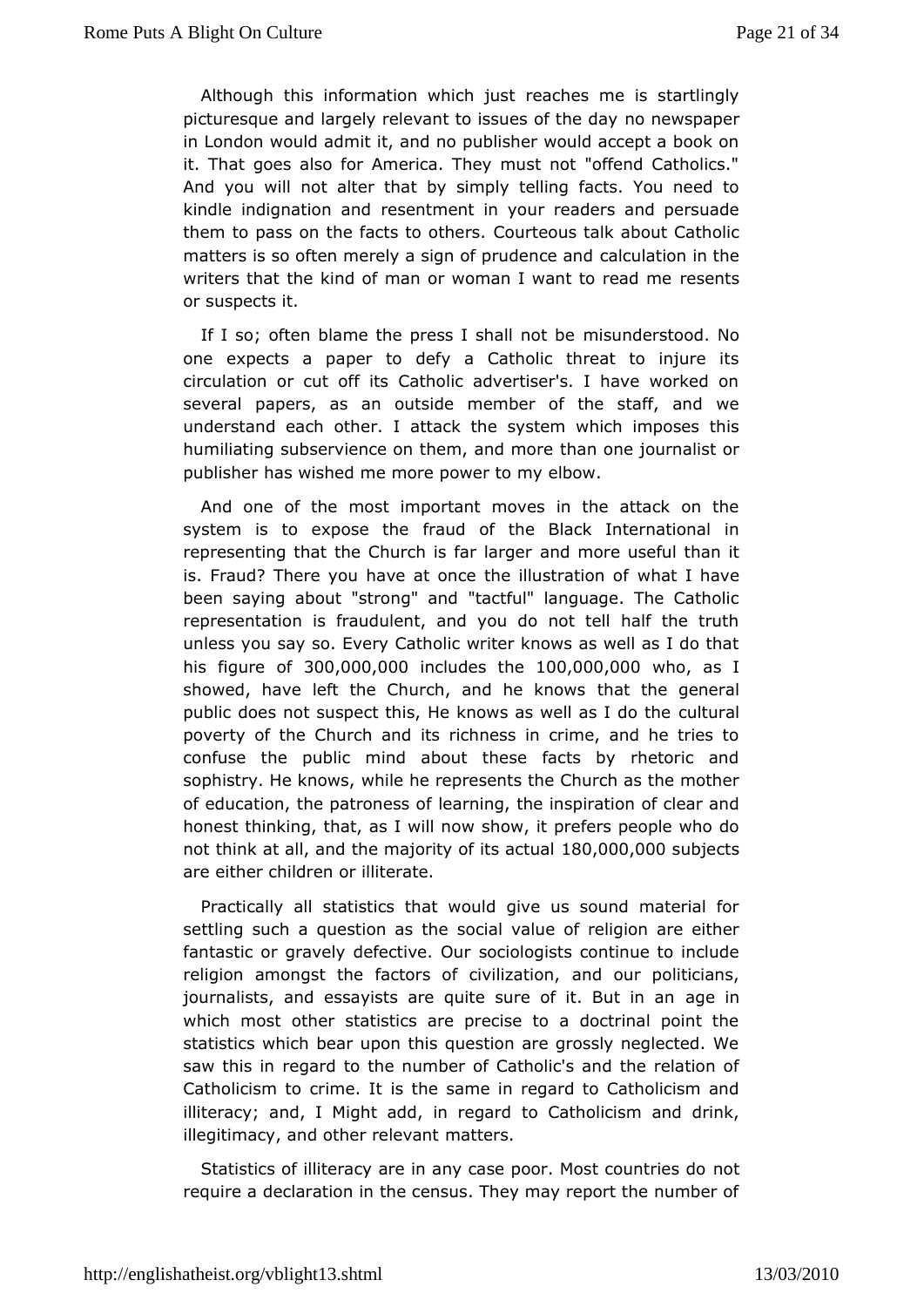recruits hen they are called up for military service or the partr to a marriage wahon ot sign their names, but the backward countries are more apt todalyigh home man tage of illiteracy is a reproach, to give a false  $\ddot{\omega}$  guare arbit  $\ddot{\omega}$  and countries again include infants among the illiteraiteizes rosmevenly the age  $\mathfrak{F}_n$  f 10, or 15. With an allowance for their Idifficulties reproduce the table from the Columbia University Encycloped Education article "Illiteracy") which is the most reliable author and the most refeainty full list I can find. It has the advantage also that in nearly evethye cpaes recentage of the population means over the age of ten. The bhist being is inder, but the point we are considering will berecalmeranmegreifthle items in the order of educational efficiency.

One otheaution is necessary. There are no annual reports  $\alpha$ this point. The leadidining ations boast of their very low percentage of illiterates, but batach waarde coy, and you get little help from the ubaaksy sauch as States man's Year Book and World Almanac. This list therefore relates to situation in the first decade of the present century. That h advantages, d I will point out presently the immense alteration which have to be to adday in some cases (Russia, Mexico, Spain, etc.). But first let mien maive tathing compiled list:

Illiterates percent of Country population

| Germany (over 20)<br>Denmark  | 0.03<br>0.2 |
|-------------------------------|-------------|
| Sweden (over 20)              | 0.3         |
| Switzerland<br>(over<br>20)   | 0.5         |
| (over 20)<br>Holland          | 1.4         |
| Finland                       | $1 - 5$     |
| Scotland<br>(over 20)         | 1.6         |
| <b>England and Wales</b>      | 1.7         |
| <b>United States (negroes</b> |             |
| and immigrants<br>)           | 7.7         |
| France                        | 14          |
| Ireland                       | 17          |
| Belgium                       | 18          |
| Austria                       | 26          |
| Serbia<br>(over 20)           | 36          |
| Hungary                       | 40          |
| Italy                         | 48          |
| Argentina                     | 54          |
| Greece                        | 57          |
| Spain                         | 58          |
| Poland                        | 59          |
| Rumania                       | 61          |
| <b>Bulgaria</b>               | 65          |
| Russia                        | 70          |
| Portugal                      | 73          |
| <b>Bolivia</b>                | 82          |
| Brazil<br>(total population   | 85 (        |
|                               |             |

It need not be said that the -cnoeuenrity ieedl - nCoantholic

- in which the percentage is only of the adult population  $f$ slightly bettee croids than they appear to have, and that the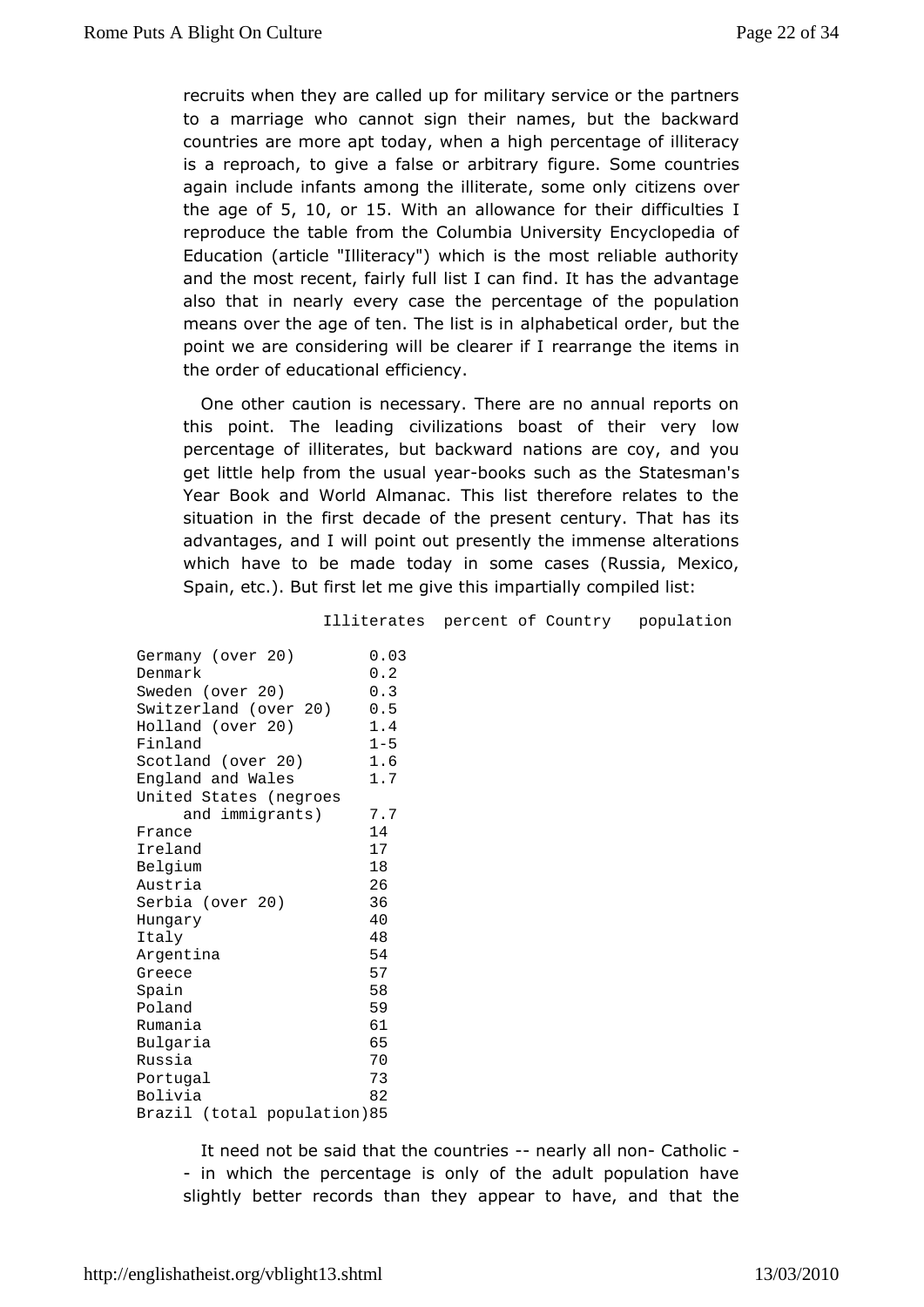quickening of education and row boloov the pressure of world - opinion and the rise to powegoof eknomerals has greatly lowered the worse figures. From the scattaeed data in Encyclopedia of the Social St920c492f5omoreover find thættill all countries with lesperthement illiteracy (Denmark, Swedeng, Iand, Holland, Scotland, and Switzerland) are no@atholic, all countthosto 25 percent are - non Catholic with a very high proportionanof wCearten of bircrae rly under Catholic and be all countries 30 with arcent or over illiterate are solidly Catholic. It further appears that Poland I 32.8 percen  $Chil$   $40.8$  perce, n $M$ exic  $62.2$  perce, nat nd Brazil  $71.2$  (and probably het percent 19201925

In discussing social questions, gean and naes stone ial value of an institution, an ounce of fact is rwerdhia ton the foregoing table, the items of which are not **set**ebyted by men, the highest educational authority in the United Sates, you have facts, and they make a mockery of the claim that the Rom Church is the mothimespiration of education. They show that it is, on the contrary, the edemaytion find the professes a zeal for it only when a larg@anbolic majowraty hes it critically. In the Columbia table all countries w2ipherloessnstthhand small Catholic minorities of no public 1900f DuGeencome a nny as exception but, notoriously, it was Protestant Prussia that ford educational development. On the other hand all countries with 30 percentliterates had 90m0 Cathol (Roman or Greek governments and majanidiebe higher the figure of illiterates the higher the  $C$  antholicty.

The intermediate countries had smaller Cathoasic majorities or in France) had recently secularized education.

If I were able tothgeivfeull figures for all countries of Europe and America they would abmeoimy with the above. Norway has little illiteracy: the Lation allocal Lics generally have a high percentage. So the plain teachithe ato for hier cest here clergy have, or until recently had, great influence on government through a Catholic majority, education is bad.

And the deewergo into the situation the worse we find it. Thirty years ago I had to catsuidy the situation in Spain, where an occasional rise to pbioter and is thin and at least done more for education than was dopmeeismtionhoberne Portugal. I found that the real proportion of illitebay tees mines and educationists 668 percent 78 in Portugabt 58 as reported by Columbia, but what was called "literacy" was often so ridian accomplishment that the figure of percentage meant litt Teachers receivweblen they were -p \$11d0 Oper yeabrut the state would not pay it, and the penerally refused.

A law was passed that there shobul difighets mowhere people would not pay for a teacher, so in some by places they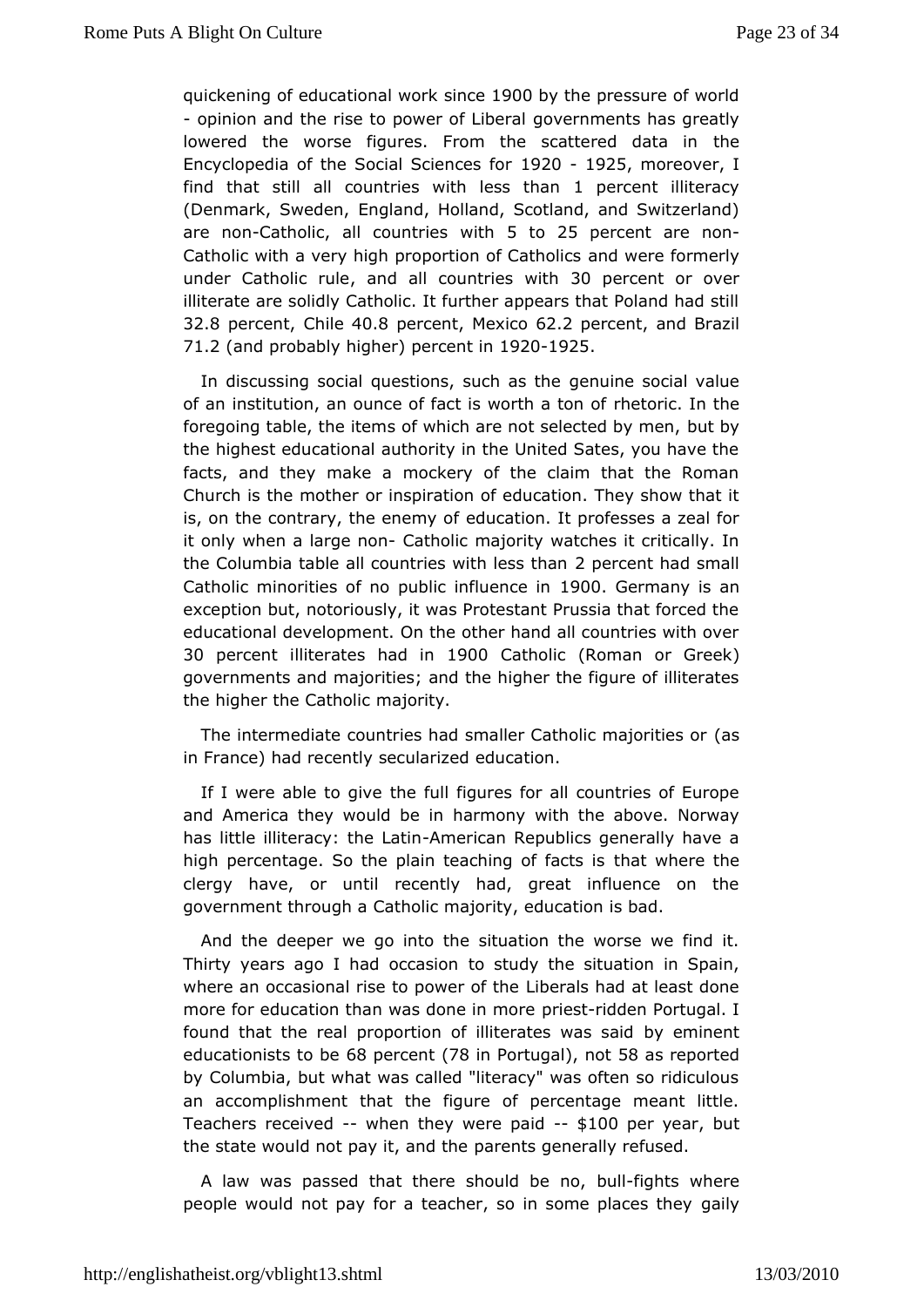drove the master to the ring and baited him instead of a bull schools ere barns, and the teachers had to do other work to get living \$8 a week II the summer the children were wanted for agricultural work. In shtchret, Suconctilia-Liist eral government of 1932-36, which the Church , roueing each reeaducation, half the supposed literatehionde of the nation might be adsismissed illiterate.

That is true of Portugal and, apart frem man entertain and and Spanish and Portuguese America today. In Spain itself Franc the hierarchy have demolished the spolyes not swothiobl the wicked Rewdisth the cordial cooperation of most of the university professors) upad set

But all the figures I have given relate to the present century by 1900 the Church had been compelled by the advance of civilization to dissiesmbhostility to the education of the workers. What it did or did neodu**da**tifonr when it had supreme power in the Middle Ages we will ibritchfely consider next chapter. All that concerns us in this book is the quality 180,000,000 tual subjects of the Roowevenecessary to be quitear that the reduction of illiteracy in Catholic count points to no ozneathe part of the Church but to the pressure of critics. Study the langudgby the Vichy group of pious traitors today. Petain is honessindifms ushibem barrass the Darlans and Lavals, if not the VaticmansHeoseesvil in the industrial development, the growth of authagne educated population that very soon sees through the imposture of priests. Twhoerld must return to the placid, bovine, agricultural life, so that it craon be easily ruled by the priests and squires.

We must make short who insk poof int, and fortunately it is easy to do sGlance at Europ800, or athe date of the French Revolution, I have shown elsewhere that cexucretories three 95 percent at least of the workers were illiterate and incre ignorant. The three countries of which I make an exception Protestant antussia, Holland, and Switzerland, Great Britain was next to becomivellized in this respect, but its clergy had bee little better than the pRicens, as and in 800 certainly more than90 percent of the wso wkeenelliterate. In France, too, the anticlerical, the Revolutionaries and hamdlapmodaedoen, a beginning of education, though this was lost in the Cath reaction fter Waterloo.

Catholic countries did not for many decadeus, dæmd only then anticlerical pressure, show any, sympathy with this zeal educatining workers. The leaders in the redicorminak the Great, Tallyr Pastalozzi, Froebel, Roberi Owen, Bentham, etc. - were all skeptics. O hloody the liance and the true Reds or Ant-Bolsheviks of those daeystinguadshed idealism for the Papacy in Southern Europe all theiduictatheintch etoworkers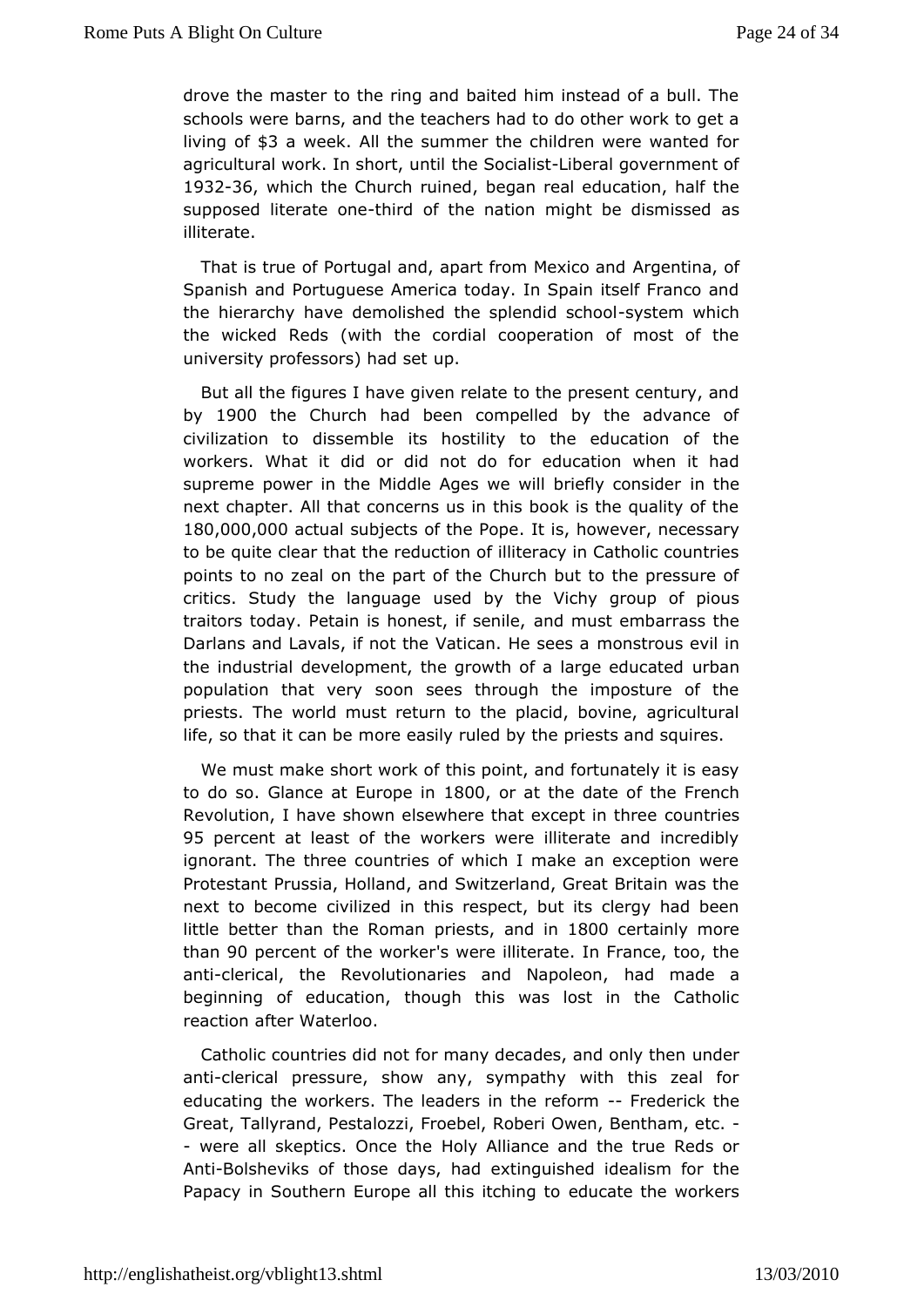was destroyed and the priests settled down everywhere to renewed lease, as they thought, of their medieval power exploitation opetomple. It will be enough to consider the case o Italy, o-ntehird of which ruwlærsd by the Popes and administered almost exclusively by priests, owthile enthsee ction in addition was in the closest touch with and sthes vatient to

The southern part of Italy, the kingdom of Naples, is conspicuous a monument of the real Roman spirit as the Stat Liberty is Aomferican ideals. Before the French Revolution Voltairean statesmenlibed and inded monarch had made it one of the most progressive areasThe Erocoppse.of the Revolution overran all Italy and stremagntheodened athe humanitarianism of Naples. But when they were forced withdrawthe royalty and clergy, acting in the closest collaboration, had are we minut. Neapolitan historians of the time, the chief of whom was a Craotyhaollisct, annotsist that in the course of the 40 eyetars the reactionari  $250,000$ men, women, and children of the reform party, and tens thousands weareeach decade packed in the horrible jails. All educational and sociwaal swooth course, extinguished.

The party which had advocated subladwbald ærven in so small a kingdom at least half a million followers also extinguished, and the region became one of the most backwa Europe. And edegant essayists instead of looking up this blood story of the extinctsoundf stocks, which our manuals of history will not tell today fr**om** fedding of Catholics, talk in their charming way about the Nea $\beta$  oditian and  $\alpha$  acter with its "dolce far niente," its amiablienplazienterabilaintyd to modern ideas as if it were as normal a featuurde of the sunn as the olives and roses. It is, on the contpairey st the work of

The kingdom of the Popes in Central Italy was just as bad was, according to all authorities, one of the foulest areas in from theorasocial angle. It will be enough to quote the offici figures fologit when the national government had been conducting  $8\text{ or }$  years such educatwion halas the poor resources perm Stidd44 percent of Italians ovepft2n0e age were illiterate, but it is the distribution of the illiteracy that significant. In the north (Piedmont), where the Austrians had entirely eglected education when they ruled it and the Sardini government whsiucchceeded them had done more, the illiterate's were28.3 percent and the tatesmen who had thus reduced illiteracy were under the Popeex's obnammunomication. In the central and formerly Papal provinces (inctllueding Rome) illiterates w5e1r. opercent and in the southern provinces they were69.7percent. In Piedmont, the old centre of the damned Italians and wethplerical e illiterates 1 We 6 Opercent in Calabria, which own add y Catholonic were 78.70 percent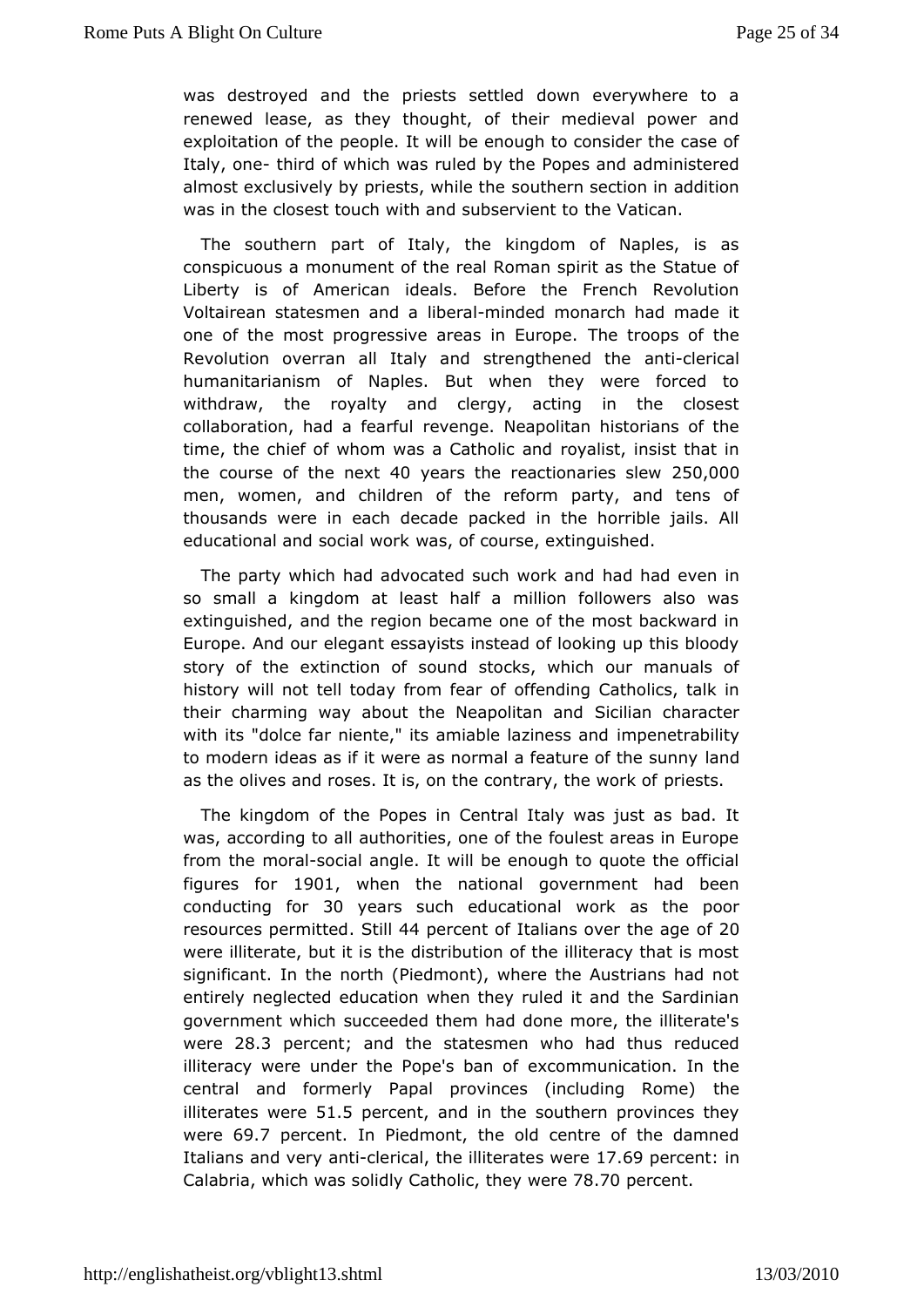Well, there's the real Rycome That is what the Catholic Church does for education, when it cunsas, satsaten Naples, absolute power over the kingdom. You will find the figures in any of the older works  $of$  the fe $\Omega$  or the the  $\Omega$ Encyclopedias awe gives 48 percent for the whole -country and the facts about the obridieti Diope's own kingdom are in every older historian, even in the ams band gaed Modern History (Vol XI). Your historians and sociwo bondist tell today them. It would hurt the feelings of our-Cattlitzee his fellow to say nothing of hurting the circulation of the book. So Catholapologists break into raptures about the Church's zeal education, abouwathein which this misguided modern world thwarts its noble efforts to ttoeatch in Kolcklearly, about the fearlessness with which it confrontsald litrications, and It appears that some people expect me to talkhostitely about matters.

South America is notoriously worse than Italy, Spain, and Portugal, and the more solidly Catholic the Republic the ignorant it Pisthaps we shall be reminded of their poverty. Brazil, with a capital wphainchis based millionaires and its vast hinterland which is described as expectius e, squalid hospital, has the most illiteracy. Is it poundr?whipean find country with such stupendous resources can be poor, and Yo comeback to the refusal to educate; and Brazil is today the w area on the nerican Continent for the Catholic persecution c idealists. Add Pthiteippines and the French, Belgian, and Portuguese colonies. Noticelith bew stthae es which Hitler is permitting the Vatican to set up in thimes whiologors mensaske -- Slovakia, Croatia, aente patches of deep Cathondicism dense illiteracy.

Read how the moment a state falls baice stliwnder domination, after a spelle ficanticontrol its educational system is destroyed or eviscerated. Ten years or less ago Am andinternational paedagogists were talking with great admira of the fine ucational work at Madrid, Prague, and Vienna. The are now silent.cullitueral blight spreads from Spain and Austria to France, Belgium, the pCratholics of Holland, Czecho Slovakia, and wherever the Butchers smbanckkinghlerinlead friends the priests to power. Rome loves the illiterate. They easily persuaded to burn heretics and kiss bogus relics.

Above all examcer refully this sacred fury of the Vatican against Reds, Commundetshewiks. As I have earlier pointed out, the Vatican dare not sagngleatists kindled by the political and economic theory of the Mawreisstus prose can it to be particularly interested in their choidettoera colour. Th hostility to them which was roused by the Popes throughout Catholwoorld was based upon a tissue of lies about outrages  $i$ one admitted -fatatat wherever Communism spread the Roman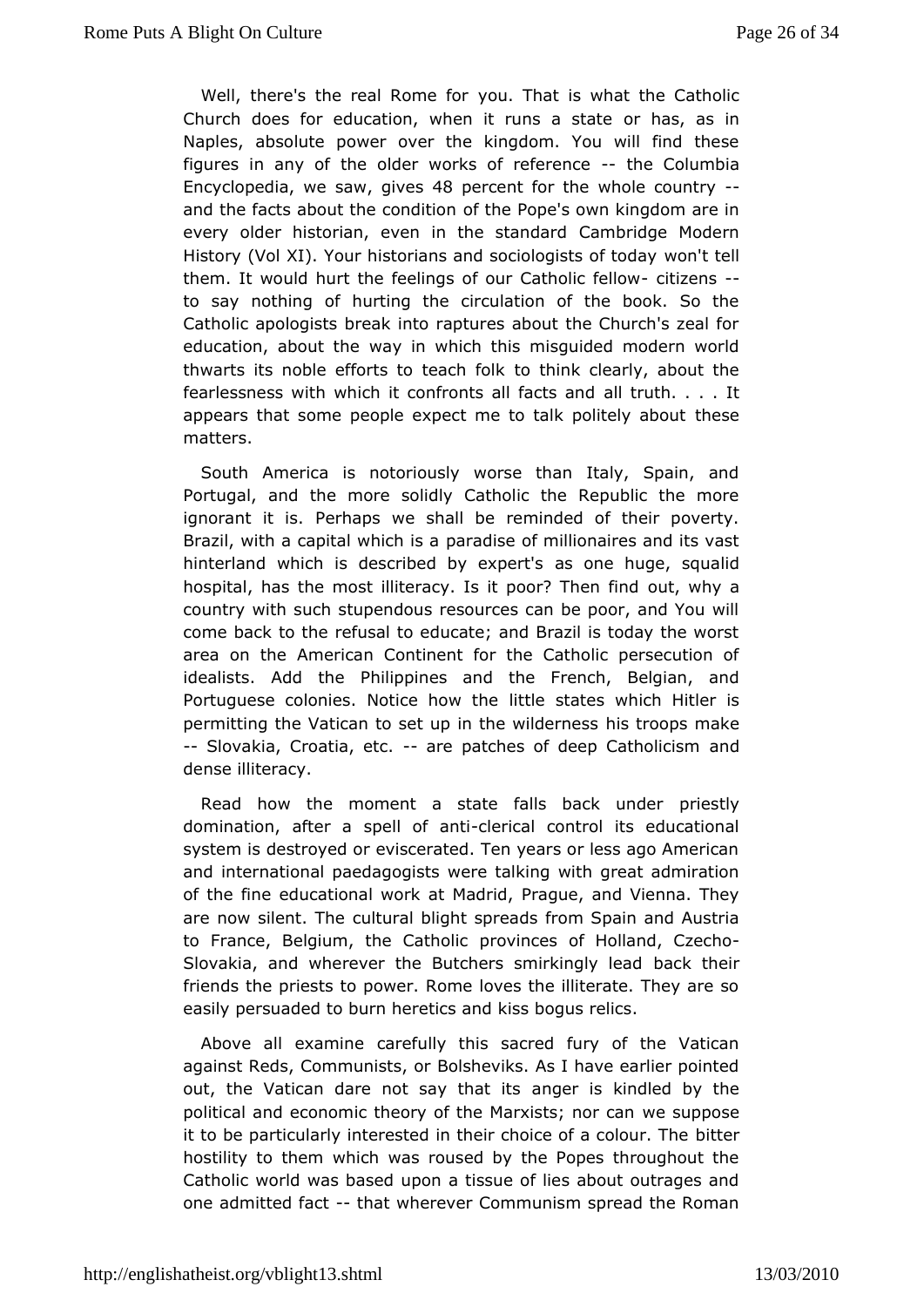Church lost millions of folldwerseasod why people fell away from the Church in such crowds wafsirsthatimer the their eyes had been op beyne dormal education in the school (child and adult) followed up by special enlightenment on religion.

Isthis a coincidence? When, as I told in an earlier booklet Pope opened chaimapaign, he said that Bolshevism must be destroyed in Russia, China, Mexico; and d at that time the educational world everywhere was dibiovest ainq with interest the remarkable progress in education that was ta place Rhussia, Spain, Mexico, and the Communist provinces China! The Pope wou add chead Austria but he had already got his agents in Vienna and the irie Fsastoisstes troy that great social enterprise. He could cou'hah impad no this Japanese friends to undo the work in China, and he avbalopessed the vandalism of his allies in Spain, where for three years educational progress had commanded the respect of all experts. The remained two countrieshich education was making rapid progress, Mexico and Russia, and athologheational hole Roman Church continued to shriek for the blood of these.

Itis not a point on which I can linger here, but I say, and  $\vdash$ proved in earwicerrks (especially in the Appeal to Reason  $Library)$ , that the most radpeix dotaendd work in the world in educating the workers was found ten Ayuesatrisa ago  $p$ ainn, Mexico, and China, and that there is no dispute on that poi paedagogical literature. We have seen what the Vatican di Spain and Auahrdatried to get done in Mexico. I say again that the most wonderful eduwationalall history was being done in Russia, as leading educaAtmoennisctas and mitted, and the Roman Church was one of the guiltiest awgoemidiess in the slandering Russia and calling upon Germany and Japan annihilate  $g$  beernment and all its work. On the other hand, the vilest prostitutiecchu coation in modern history was at the same time proceeding in Japan, Gedmatrayy. And the Pope pressed his affection upon the Nazis, ecdoucreation in Italy, and gave gold medals and paternal blessings to Japanes But I remember my manners and will just conclude politely that I really thom knothat the Church of Rome is a friend of education.

## **ChapterIV**

# The Myth Of Its Patronage Of Learning

We are now prosaition to reply to the question which I put on an earlier page of th Wsh booke these Roman Catholics? They claim a privileged position in the egrican dunthat they are the largest religious body in the coultry roam distitue is largest and most important in the world. On the first point reflect that the fact that Catholed ghitch Fint os a probably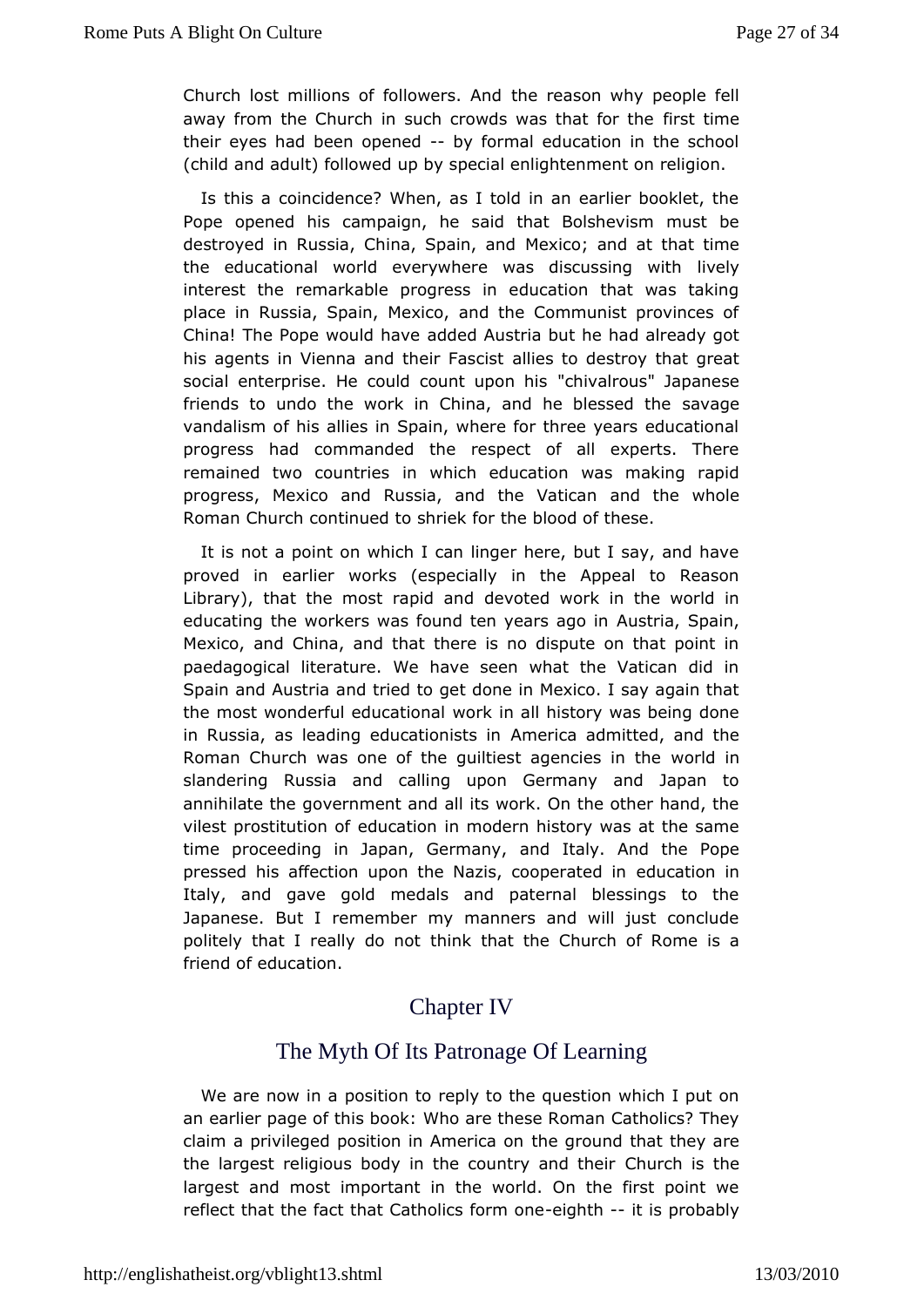neareonetenth-of the population of the United States seems an amazing reasosne of birng, as they do, to interfere with the lives and literature roofn Chatholic seeviegmiths and for thinking that they ought to be commes between  $\phi$  the state.

That they do so interfere we have scheen ption e  $\overline{v}$  dency dictated policy on the Civil War in Spain and attempted to dic in regard to: Mexico and the European War. They fly at me and civacuthorities who would reloCeavteon inconnect sof excessive ethe ad induake the lead in fomenting racial bitterness against the Jews, domins ante only etem (even - Cantholic) in some cities, arrogate a mocsothinosiol befinioul instruction by newspapers, books, and libraries, namin poema en dibedir views on all theatres and cinemas, and so on. It is reextraordinary how the American who boasts of his freedom independes abmits to this sort of feudal insolence.

Back of it all, apparent by e.cts for the larger claim, that the Church of Rome really is unicopolesismalitissembership, its worldwide organization, and its emvaisseive

In this book I am exposing the fallacy of this off dea. On the face it there is a monstrous deception of the public because pr know, and a weare that the public does not know, that the total  $of300,000,000$  contholic contains at least  $1000,000$  ho have left the Church. The simplest the afligation fact once shows that, as we saw. It is reasonable to putotale agenuine something  $M$ 80,000,000

Of the sie 0,000,000 little oow efourth are children under the age  $\phi$ 0. The official American census that gases he proportion. As Catholics generally leave the Church after that and many seceded parents let theik womehatives have the infanbaptised-a good booze hallows every cause, to paraphrase Nietzsche proportion of children under ten is probably higher in the Roman Citarbhghwfith triditey in backward countries. However, we willmadeusuealantde say that ab500,t000,0000 the80,000,000 e children under 10whose allegiance to the Pope is not very clearly a thing to about.

This applies also to many millions o $\psi \theta$  rand deum of the  $\theta$ 20, but what we learned in the last chapter opens up a diffe perspective. Flancet , is apparently hat of thie 30,000,000 subjects of the Pope over of the adglee  $a\,9\,0\,0\,0\,0\,0$  and  $e$ totally illiterate. Turn back to the Ttaakbilneglognaevelatin American Republic with another the gross wilhiod beracy of the 80,000,000 **copies** is compercent the Encyclopedia Americana  $g$ ivesColumbi6a8, Nicaragu6a0, and so . offior the who6loe percent is moderatet awid hardly be disputed that these illiterates are not the mwiblikons cowiho, joined by many men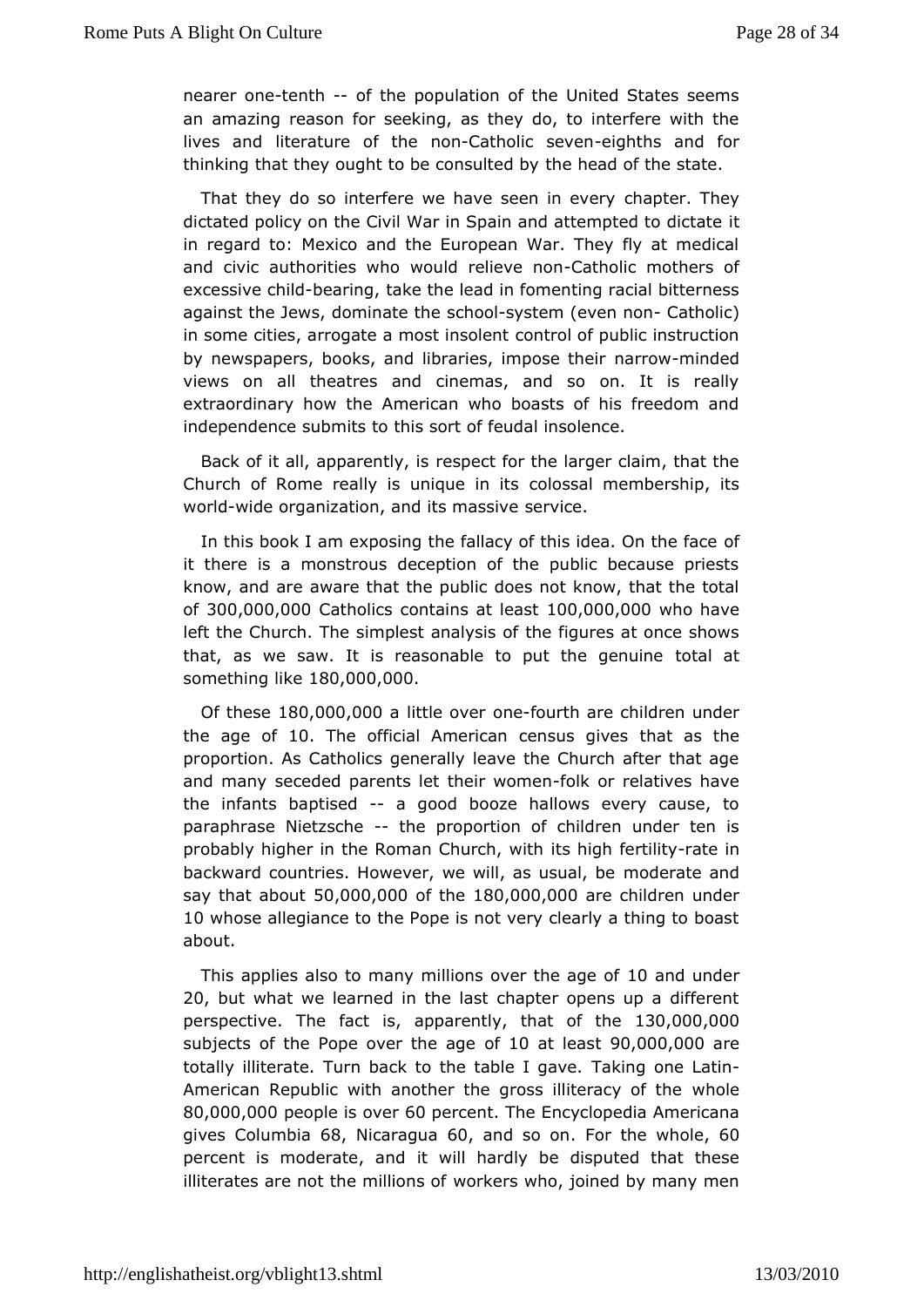of a mid-dclleass which has a long tranadhittic of antique  $\alpha$ made the Vatican show dears ago

You can vesay fely say that 000,00adult Catholics from Mexico to Patagonia ialriete as as babies of a weird and wonderful ignorance. The state **and Portuguese** possession's is as bad, and particularly afl Sthainlliterates and Italy are good Catholics. Add the millions of the Phili Islands, the West Indies, Croatia, Slovakia, Poland, Eire, and foreigmissions. The grand total of illiterate subjects of the F  $must$  approal  $\omega$ h 0,000,0 $\omega$  dd these to 5t $0$ , $\omega$ 00,0 $\omega$  der the age of ten.

Pray do ntohink me as snobbish as the Catholics who write glittering Who's Who. I have whan diffundly talk with these folk in Mexico and Cuba, in Spain when the Buattholic friend throws  $3h0s$ , 000,000 your head you would like to know just how significant the number is. Perhaps betwe  $30,000,00$   $30,000,00$   $40,000,000$  them could sign their names or read a newspaper. I am a onrwaistilng your time but I fancy that that is news to you. Yetnidx for book wis from the facts I have given in this book.

The Pope bastainly  $501000,000$  biects who could write their own names. And punto to too fine a point on it, what is the value or significance of the mbestiefs fot the "literate"  $30,000,000$  (if you promote  $44$   $\alpha$ ,000,000 he majorit  $\alpha$  and holic countries and even in Germanye peasants; and you probably knmow re than I do about the majority of the Irish, Polish, Italian, etc., woarkheor bicof America.

In short, in how many cases is the failtihte patteeven a Catholic intellectually impressive? I described the work of schooland very few of those who pass through it have the courage to defyprichheibition under pain of hell or read in later years a book that tells thetch about their creed and Popes. Their colleges and academies mare rowstamsd the youths and young women in their Normal Schools hiatorally learn only as they have to teach it. The kind of lecture on scie history, philosophy that is delivered in the Catholic Univer you can judge attimanyby the publications of the professors and by the articles in the EC nactyhoolloipedia. The upshot of it all is plainly seen in the miseporable entation of Catholics in higher culture which I described. bill highte on the whole system.

I sometimes imagine myself getting satmat As menaincain a quite corner and putting these things to him. nodancy he would and listen and then say:

"You damned fool,1t0h,e0y0 oh,a0w0e0tes and those are worth more than a hundred sci**entists amers**."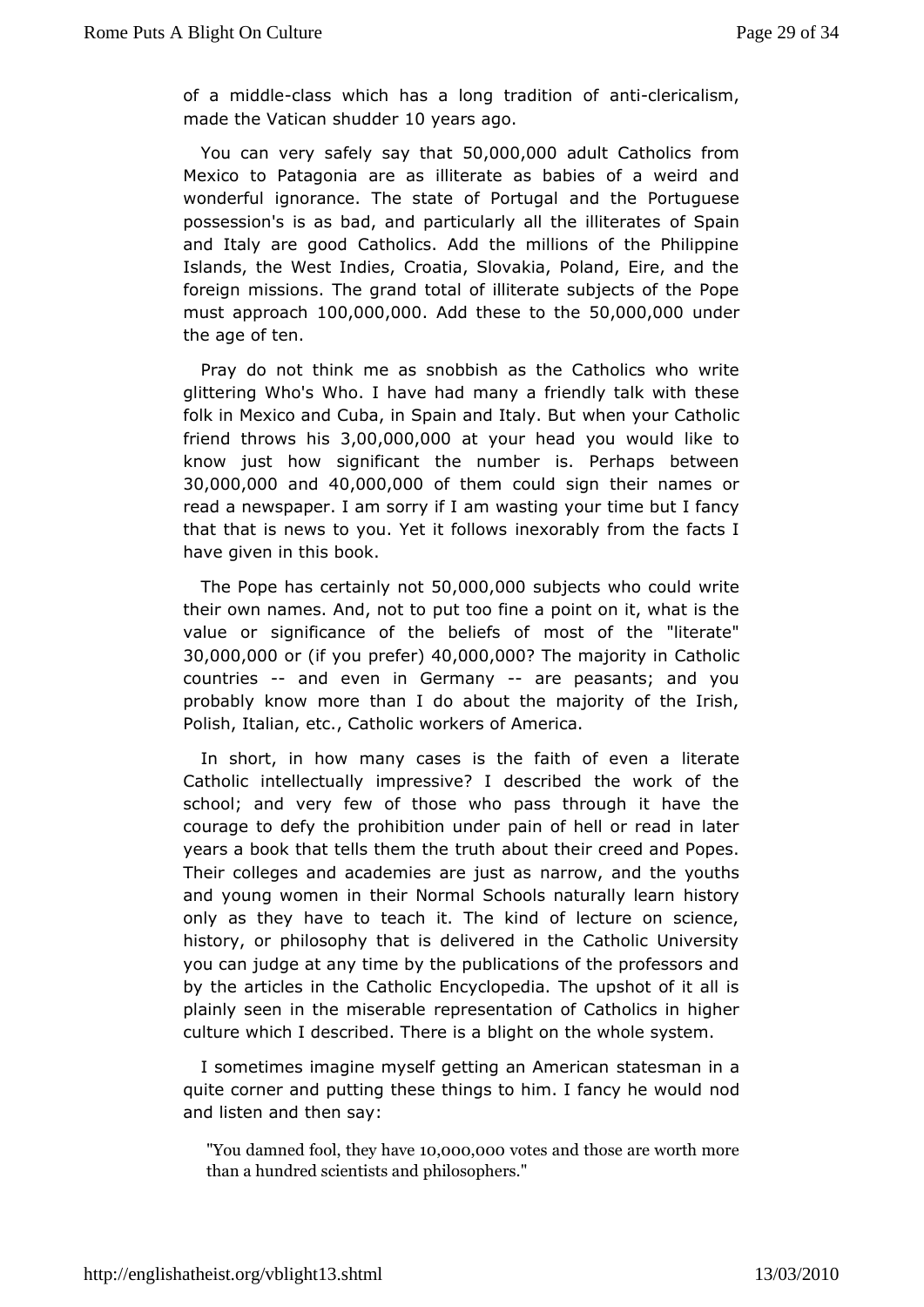If I tried an editor he would point oloutave hartich hey advertisers and a shocking power to shift a body of readers anypaper they denounced to one that plays up to them. If I t to a publisherre mends me, regretfully, that Catholics for bid the press to bring my nameworks to the notice of the public. And this pernicious system will one and almost provide reputation which the Church-froaslearning and the paotfromagreing. Its apologists can say what they like with little fear contradiction.

Their case, when they go into detail, is thefusual mixtur mendacity and sophistry. First, it was the Church of Rome when idemerged from the catacombs, "gave the world schools And since there ismantical of the history of education, not an encyclopedic article, pu**thishlead 510** normore years that does not describe how the pagan Romaan sEymepeime ohfad universal and free schools for the people, "mendacity" is the word to use here. The few paltry schools which the Church of in one or twibies, were, of course, like the Catholic schoo today, to prevent the child dwnen from going to the pagan schools. And there is no more disputactabout the Roman school system was entirely destroyed when the Ron Churchobtained power over Europe, and that during the next f centuries you cowulndt on your fingers the schools existing at any time.

Next is the hobadry untruth that after all the monks of the Dark Age "preserved the classics It took Italian scholars nearly two centuries to dig up such Latin elhasiec, sand some of these and all the Greek classics were noallprieserved at Europe. The leaders of this-e Phetarioshe Boccaccio, etc. - despised the Popes, and the work was nearly complete when first Pope to atakinterest in it, the not very religious Engenius  $IV$ , mounted the  $f$ mapale.

Well, says the apologist, these classics were ifn very large  $\frac{1}{2}$ not for the most part, erotic poetry-and come of the components of Aristotweere got from the Arabs and those of Plato from th Greeks- and the revival to a terrible lot of immorality. Was that why the good monks presen weeder hemined that, says, your apologist, but think of the zeal floemans coilm ogo wha board beyond any question swept Europe (except Rome, let me inter from th<sup>1</sup>e1th Century onward

As my Peter Abéll & Odis one of the eef studies of the movement in its first stage and was forreadarres bisttbe the historical section of American-universities Catholics got it struck thow rather more than the apologist about thme dieval scholastic movement. But I have written a about it elsewhere ustwmlake three points.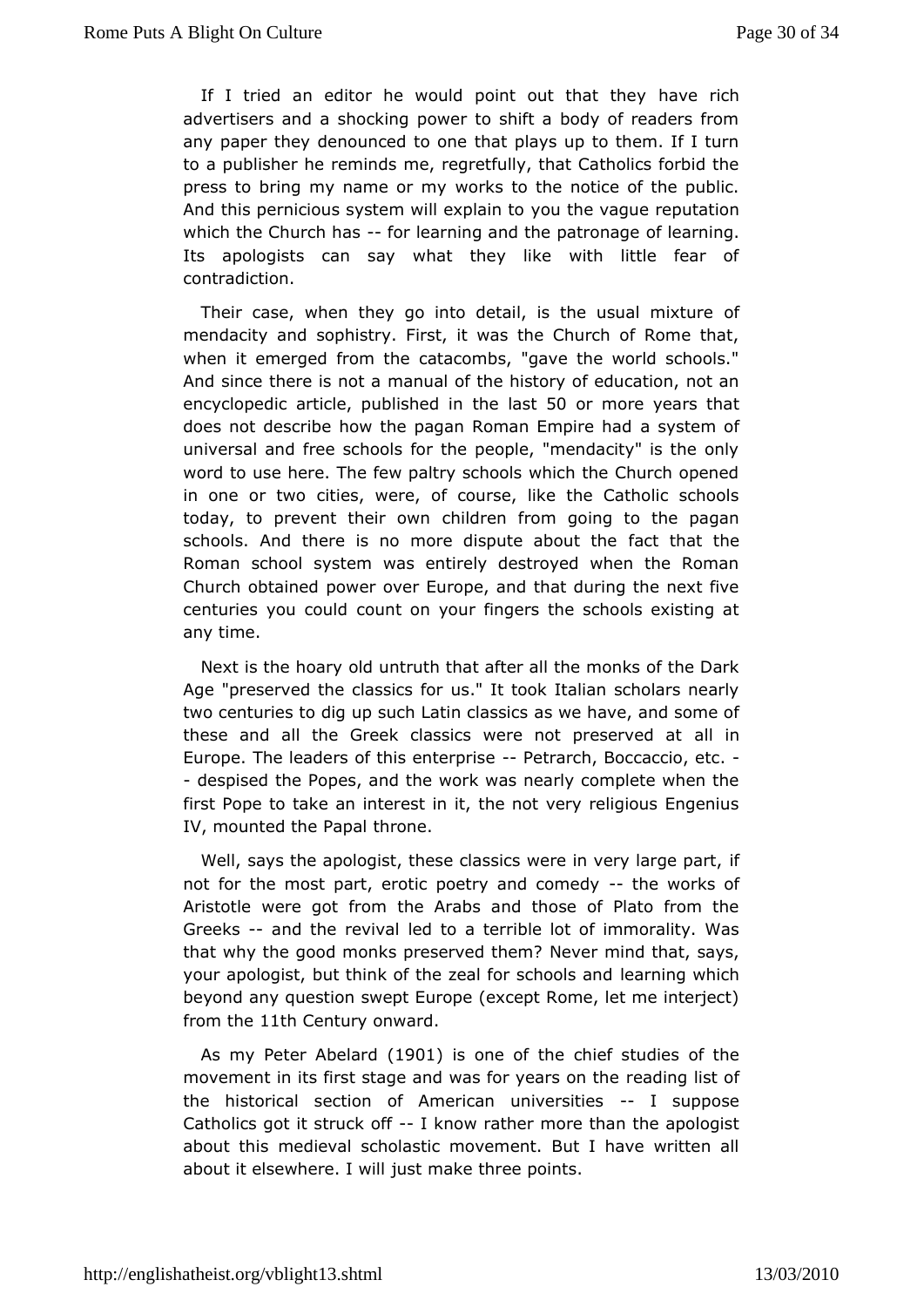First, it was admittedly inspired by Sphen Arabs Spotily, not by the Church.

Secondly, it was at firstabaonudt foorcentury a splendid if turbulent and frothy free and imdoe peemed retained most of its more brilliant leaders were cond@murcd.by the

Thirdly, when heresy spread to whole provinces in the wak the schoem ovement, the Church destroyed its freedom of speculation anich dit pient teaching of Arab science and turned the new universities, excetchtata remained more or less independent and trained lawyers and medichalohsenfinto theology for clerics and monks: who reads today the works o greatest masters of these schools? Very few priests even.

There, says at the logist, you betray your senil othy and out datedness. There is a remearikabloef interest in the school men, as it has been discovered sphinationeal ideas of the American Revolution and Constitution came from them. discovered by Catholic apologists. I confess that it always p me why they could not fake a better mare's nest to discover this purpose thanworks by Cardinal Bellarmine until I learned that the chief reason wae bhabellarmine's books was found in Jefferson's libraow.faMigers!

When I die, in a few years, they will flibdairy mmyaniyttle works of Catholic or Protestant piety, some on Hindu metaph orTheosophy, the Little Flower of St. Francis, the Bible in th fourlanguages, Rabelais, Mark Twain's description of convers at the CourtQueen Elizabeth. . . . I will take up the point seriously in the fifth boowk.idenes that do not seem quite mildewed in Thomas Aquinas were boArmics woetdefracmed the Arabs. He was educated within a few-Normit msa Solific Alyab and all his life he read translations of Aristotle and Ibn F (Averroes):

For the rest, if you want to make a substantian test of this of Catholic scholarship without having to wade through a  $l$ ibrary  $\phi$  fash dip into any impartial histories of literature philosophy, and schence egin with you may care to know that practically all Catholic works mw the 2nd Century to the 13th Century are contained in the immCeonIsteectMoignel should say that the only work in that OldDye cairs no of Catholic learning that anybody reads today, in translatior Augustine's ChitGod, and very few read that. Few literary men would shed a tear if wheeer desutrned.

Anyhow, take a good short history of literature; and lite men, as I said, accept or profess Catholic doctrines more e than otherswill tell you of a vast and valuable literature, on partially preservende Gireeks and the Romans. It may then mention Augusbiunte from t4hteh Century to theteh Century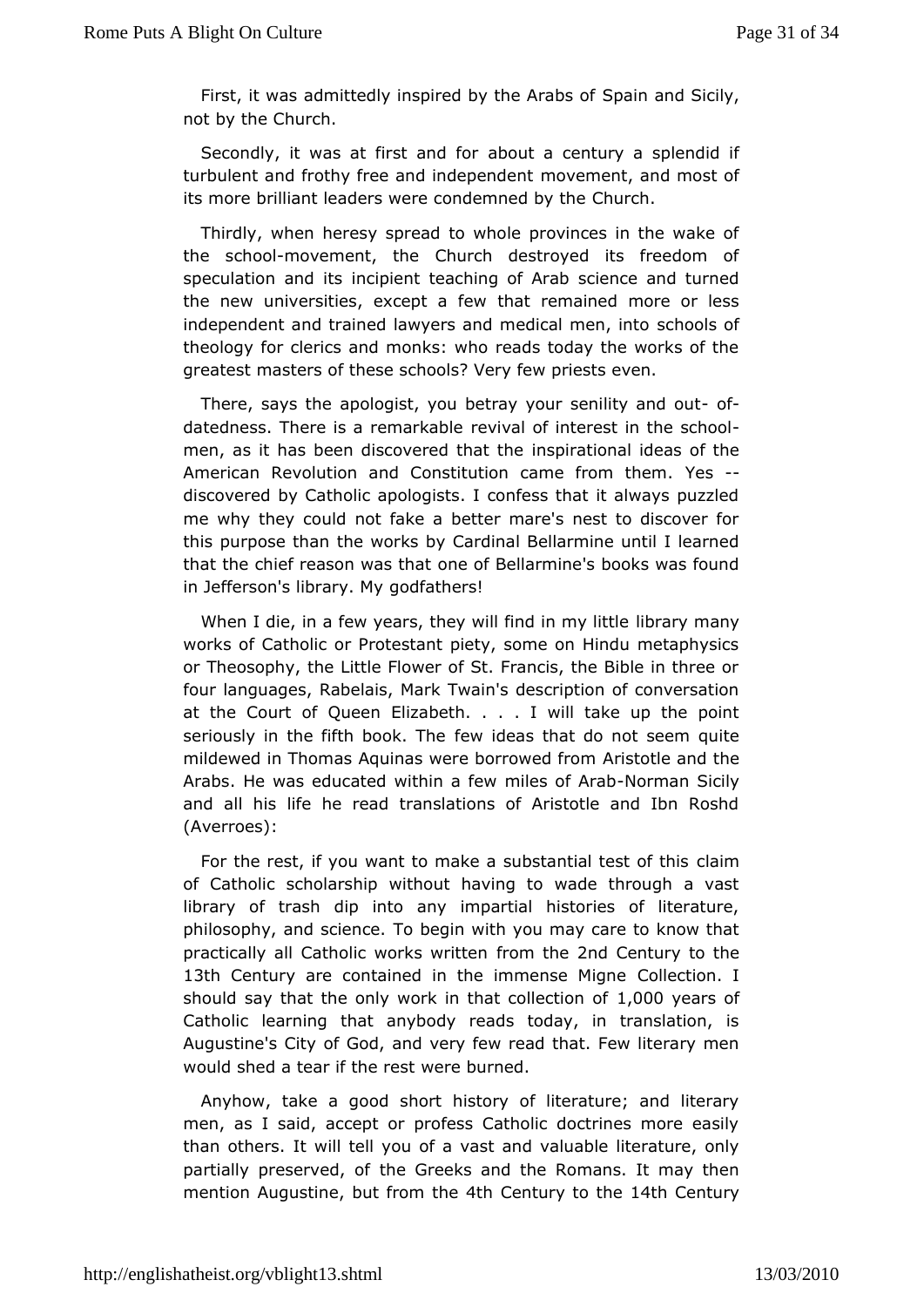it will give ten pages to Arab lathed a Rearspian any ten lines it may give to Catholic works. ThenDannatme.esPetike.rch, and Boccaceadl very independent of the Popeh and the men--perhaps Jehan le Meung, Margaret of Navarre, and Villo a vernaughty tric haucer (a skeptic), and a few others will represent what canled the palmy days of Roman Catholicism. Cervantes (clearly not under insOphicuation), the monk  $R$ abelais (not "for maids and youths"),  $s$ Wieptadone (a Galileo (hounded by the Pope), and a lot of French writers weremostly skeptics like Moliere and Boileau shine in the peri transition, ahed gloom settlers again over Catholic lands unt you come to the Joyce a idmerk. Chestertons of modern times. For the last to years the great map for tilt of leading Italian, French, and Spanish writers have been skeptics, Catholics.

Philosophy you need not read up. Until some recent Amer began to flatter the Church a history of philosophy consisted extent of an account , offlice dend Arab speculations  $49$  p $\phi$  ercend f an account of the systems of modern thinkers. Catholic "thinkinady" owent reagning and the of the space between the two. What would you ad to peinct where philosophy, of which I was once professor, described itself fr start and still describes itself as "the handmaid of theology' the slave dogma.

For science take, if you like, the most lehas the cdy, American that of Dr. G. Sarton. It is so little prejudicethat gainst Cathol it notices science in the Christian Fathers, which no one discoverbed fore, yet it cannot make out a case for the Cathol period(400 to1550). Itsbest selections are monks like Roger Bacon and Albert who simployo pluilead isce Arab science until the Church snuffed them out. The work istory like a literature, really divided into three parPsersGamekanAdrab Modern Science. As to the pioneers of the modern developme Vesalius aPrade, Galileo and Torricelli, Volta and Galvani, etc. no one really kwows most of them thought about Popery. They lived in an age when menadapstoeidentohee counsel of St. Paul and said: It is better to go tobehbuuch etchan to

I have before me one of the longest lists I can find of "q Catholic scientists." Most of them lived before the middle of 18th Centumy hen science, rudimentary as it was, did not clear conflict with religion heand student of science who lived in a Catholic country was haunted by fasusimpleuir. What Copernicus (converted by these writers into wah "edhe vout priest" he was neither a priest nor devout, and in any case he me discovereldat the Greeks had discovered the centrality of the sun), thought arbedugion we know no more than what Galileo thought. But let Catholics hreaver esthebier for Te50 You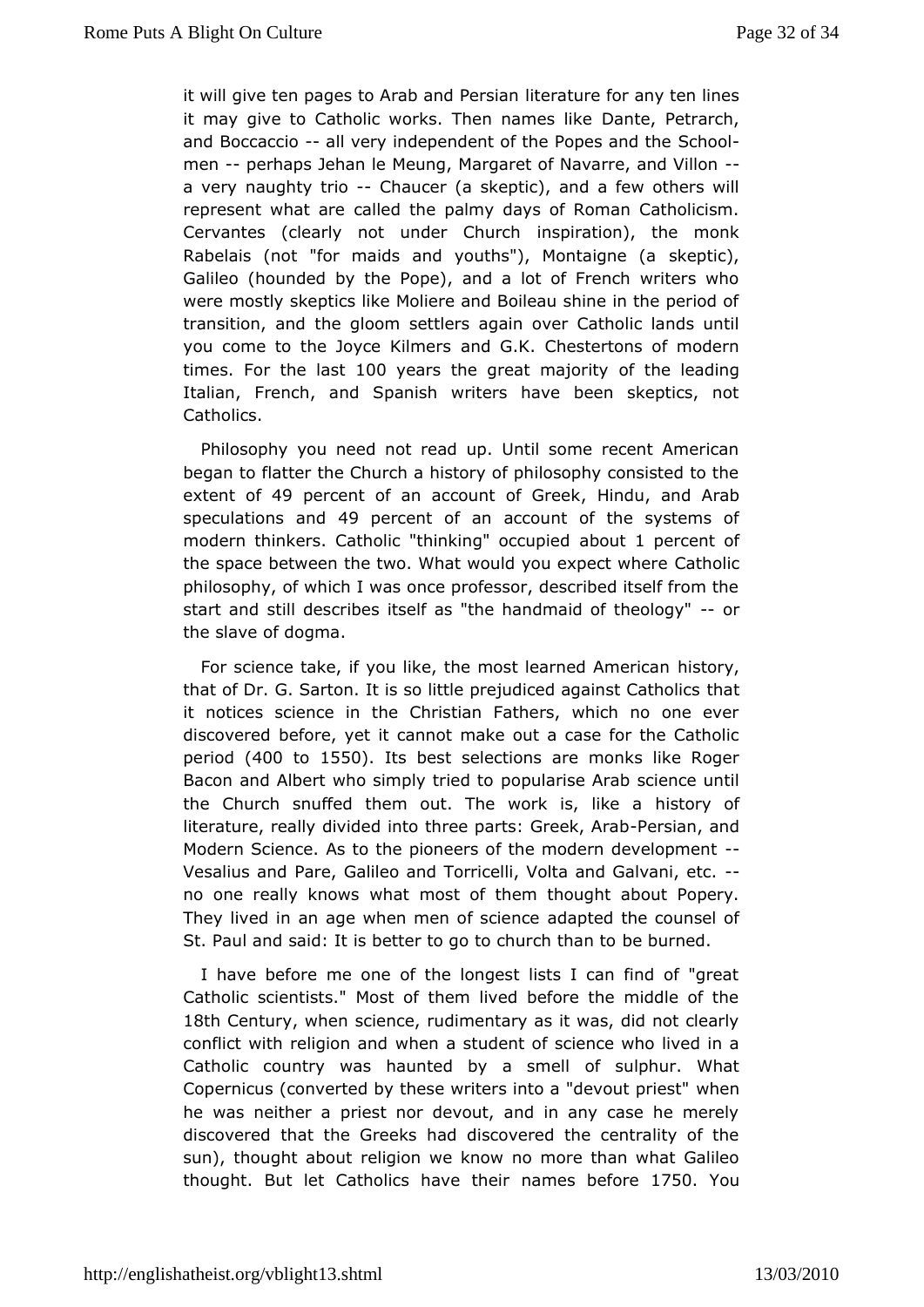might as well boast that all the writers and Spating dipoxidav Catholics.

After that date the apologists haveusou auserichkeeirry. Spain and Italy, and Portugal produced no untertion scientists" recent times the Liberals broke the power of the Inquisition.  $\vdash$ had a splendid series from Buffon and D'Alembert (both skep onwardand9 out of 0 were skeptBast I have gone through the list Pisewherp.enough that when the mancwas invented "Catholic scientists" became as rare as haunted houses. Today the Catholic who boasts that his Church commands allegiance of half the white race claims only J.J. Walsh, of thesciencreading public would never have heard if it were no for his positiothein Church, in America, one or two minor chemists and mathematicians  $m$   $\mathbf{b}$  in  $\mathbf{r}$  in  $\mathbf{r}$ , and  $\mathbf{r}$  and  $\mathbf{r}$ Germany. . . . They have to claim, agains the the testimony most authoritative biographers, men like Pasteur, Fabre, Me andMarenni.

But did not the Vatican welcome science by founding a g astronomical observatory? Yes, in the day's when it was understood that heavens proclaim the glory of God." At all events the observatory,  $\phi$  fouw bolic hnot hear much today, proclaims the glory of the Vatican. Was nhous Læsoti Kill for historical science, in spite of his ignorannetin it, and did throw open the Secret Archives of the Vatican to the world scholars? Néber-as the Catholic historian Dr. Pastor tells us - removing the momepromising documents. Doesn't the Church in America spend hundreds cofnmeidlucation? Yes, in its own interest and to give instruction that socuenfoles every principle of paedagogy.

But let the apologists speak. Onbeiedf pthoepiaganda bodies in America is the Calvert Association. and Dr. N. M Butler of Columbia and other American scholars generou sponsor it. Its parbile tation is The Calvert Handbook of Catholic Facts. This has a section etatile Chatholics." You will hardly believe me when I say that besides faide ws at miysts only Lafayette (notoriously a Deist, though it pearleast him "a Catholic"), Marshal Foch, and Charlie Schwab and eight othe busine-shsandits!

But it refers the readers to a previous Csedizoantion thed and Catholicism." Ignoring the writers stroll through the M Ages in search of great men (Ferdinand of Spain, etc.) I find as greatmericans who were Catholics only Thomas, Lloyd, J. Montgomery, and HoW haand. you never heard of them? For the last200 years of w-scliothce it givolentsa, Galvani, Ampere (who vacillated all his life between  $s\mathbb{Q}$  aptiodisms manned and Morgagni (doubtful). It is painful to add that it claims Jenner (of smallpox fame) and Roentgen: on what amazi